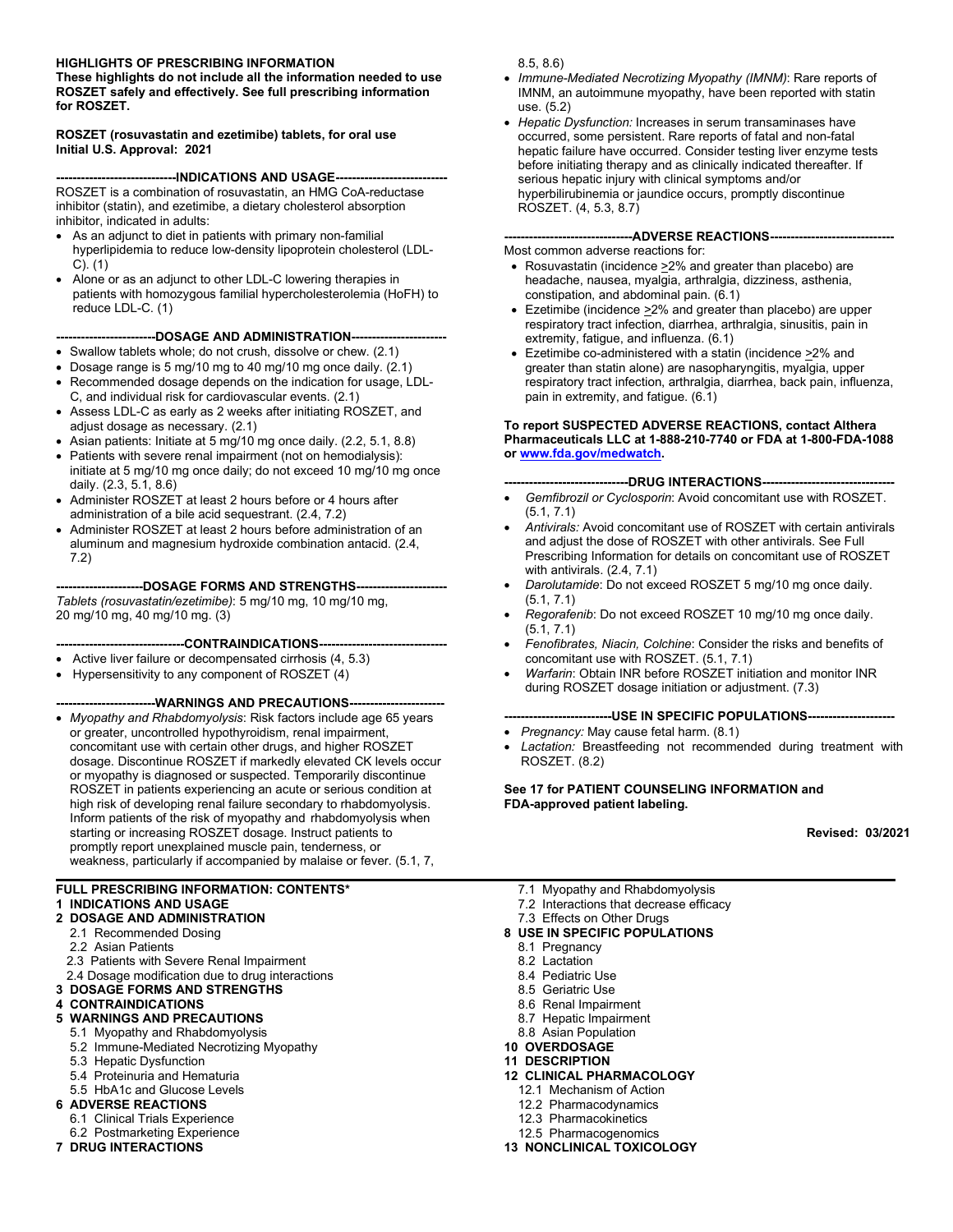14.2 HoFH

## **FULL PRESCRIBING INFORMATION**

## **1 INDICATIONS AND USAGE**

ROSZET is indicated in adults:

- As an adjunct to diet in patients with primary non-familial hyperlipidemia to reduce low-density lipoprotein cholesterol (LDL-C).
- Alone or as an adjunct to other LDL-C-lowering therapies in patients with homozygous familial hypercholesterolemia (HoFH) to reduce LDL-C.

## **2 DOSAGE AND ADMINISTRATION**

#### **2.1 Recommended Dosage and Administration Information**

- Swallow ROSZET tablets whole at any time of day, with or without food. Do not crush, dissolve, or chew tablets.
- The dosage range is 5 mg/10 mg to 40 mg/10 mg once daily.
- The recommended dose of ROSZET depends on a patient's indication for usage, LDL-C, and individual risk for cardiovascular events.
- The starting dosage for patients switching to ROSZET from co-administration of a statin and ezetimibe is based on an equivalent dose of rosuvastatin and 10 mg of ezetimibe.
- Assess LDL-C when clinically appropriate, as early as 2 weeks after initiating ROSZET, and adjust the dosage if necessary.

#### **2.2 Recommended Dosage in Asian Patients**

Initiate ROSZET at 5 mg/10 mg daily due to increased rosuvastatin plasma concentrations. Consider the risk/benefit when treating Asian patients not adequately controlled at doses up to 20 mg/10 mg once daily *[see Warnings and Precautions (5.1), Use in Specific Populations (8.8), and Clinical Pharmacology (12.3)].*

#### **2.3 Recommended Dosage in Patients with Renal Impairment**

In patients with severe renal impairment ( $CL_{cr}$  less than 30 mL/min/1.73 m<sup>2</sup>) not on hemodialysis, the recommended starting dosage is 5 mg/10 mg once daily and should not exceed 10 mg/10 mg once daily *[see Warnings and Precautions (5.1) and Use in Specific Populations (8.6)].* 

There are no dosage adjustment recommendations for patients with mild and moderate renal impairment.

## **2.4 Dosage and Administration Modifications Due to Drug Interactions**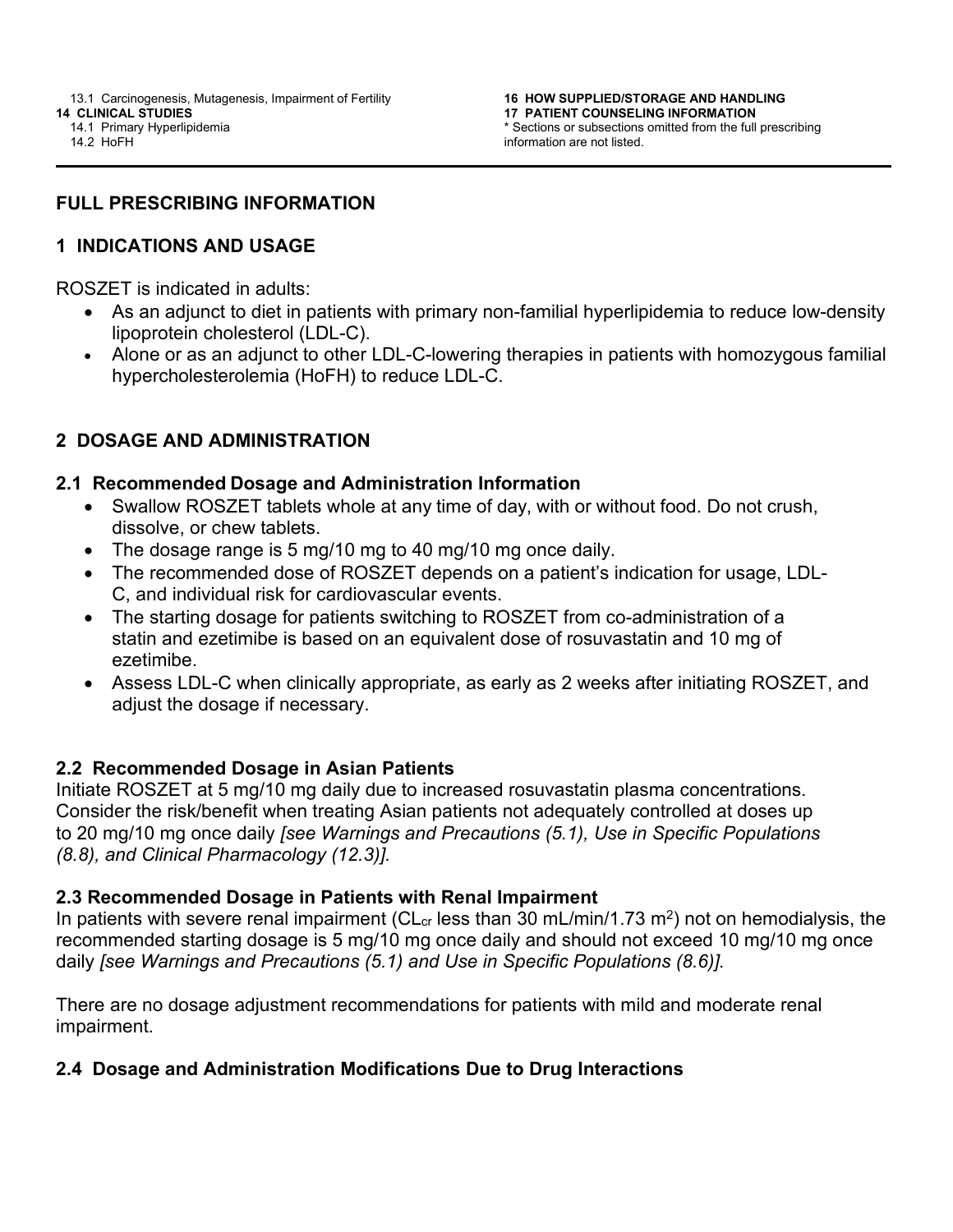- In patients taking a bile acid sequestrant, administer ROSZET at least 2 hours before or 4 hours after the bile acid sequestrant *[see Drug Interactions (7.2)].*
- When taking ROSZET with an aluminum and magnesium hydroxide combination antacid, administer ROSZET at least 2 hours before the antacid *[see Drug Interactions (7.2)]*.
- Concomitant use of ROSZET with the following drugs requires dosage modifications of ROSZET *[see Warnings and Precautions (5.1) and Drug Interactions (7.1)].*
	- **Darolutamide**

Do not exceed ROSZET 5 mg/10 mg once daily.

Regorafenib Do not exceed ROSZET 10 mg/10 mg once daily.

Antiviral Medications

Concomitant use of sofosbuvir/velpatasvir/voxilaprevir and ledipasvir/sofosbuvir with ROSZET is not recommended.

In patients taking simeprevir, dasabuvir/ombitasvir/paritaprevir/ritonavir, elbasvir/grazoprevir, sofosbuvir/velpatasvir, glecaprevir/pibrentasvir, atazanavir/ritonavir, and lopinavir/ritonavir initiate ROSZET at 5 mg/10 mg once daily. Do not exceed ROSZET 10 mg/10 mg once daily.

No dose adjustment is needed for concomitant use with fosamprenavir/ritonavir or tipranavir/ritonavir.

## **3 DOSAGE FORMS AND STRENGTHS**

ROSZET tablets are available as follows:

| <b>Strength</b>               | <b>Contents</b>                                  | <b>Description</b>               |
|-------------------------------|--------------------------------------------------|----------------------------------|
| 5 mg/10 mg                    | rosuvastatin 5 mg/ezetimibe 10 mg                | round pink biconvex tablets with |
|                               |                                                  | "5" embossed on one side         |
| 10 mg/10 mg                   | rosuvastatin 10 mg/ezetimibe 10 mg               | round pink biconvex tablets with |
|                               |                                                  | "AL" embossed on one side        |
| $20 \text{ mg}/10 \text{ mg}$ | rosuvastatin 20 mg/ezetimibe 10 mg               | round pink biconvex tablets with |
|                               |                                                  | "II" embossed on one side        |
|                               | 40 mg/10 mg   rosuvastatin 40 mg/ezetimibe 10 mg | round pink biconvex tablets with |
|                               |                                                  | "77" embossed on one side        |

#### **4 CONTRAINDICATIONS**

ROSZET is contraindicated in patients with:

- Acute liver failure or decompensated cirrhosis.
- Hypersensitivity to rosuvastatin, ezetimibe, or any excipients in ROSZET. Hypersensitivity reactions including anaphylaxis, angioedema, and erythema multiforme have been reported *[see Adverse Reactions (6)]*.

#### **5 WARNINGS AND PRECAUTIONS**

#### **5.1 Myopathy and Rhabdomyolysis**

ROSZET may cause myopathy (muscle pain, tenderness, or weakness with creatine kinase [CK] above ten times the upper limit of normal) and rhabdomyolysis. Acute kidney injury secondary to myoglobinuria and rare fatalities have occurred as a result of rhabdomyolysis with statins, including rosuvastatin.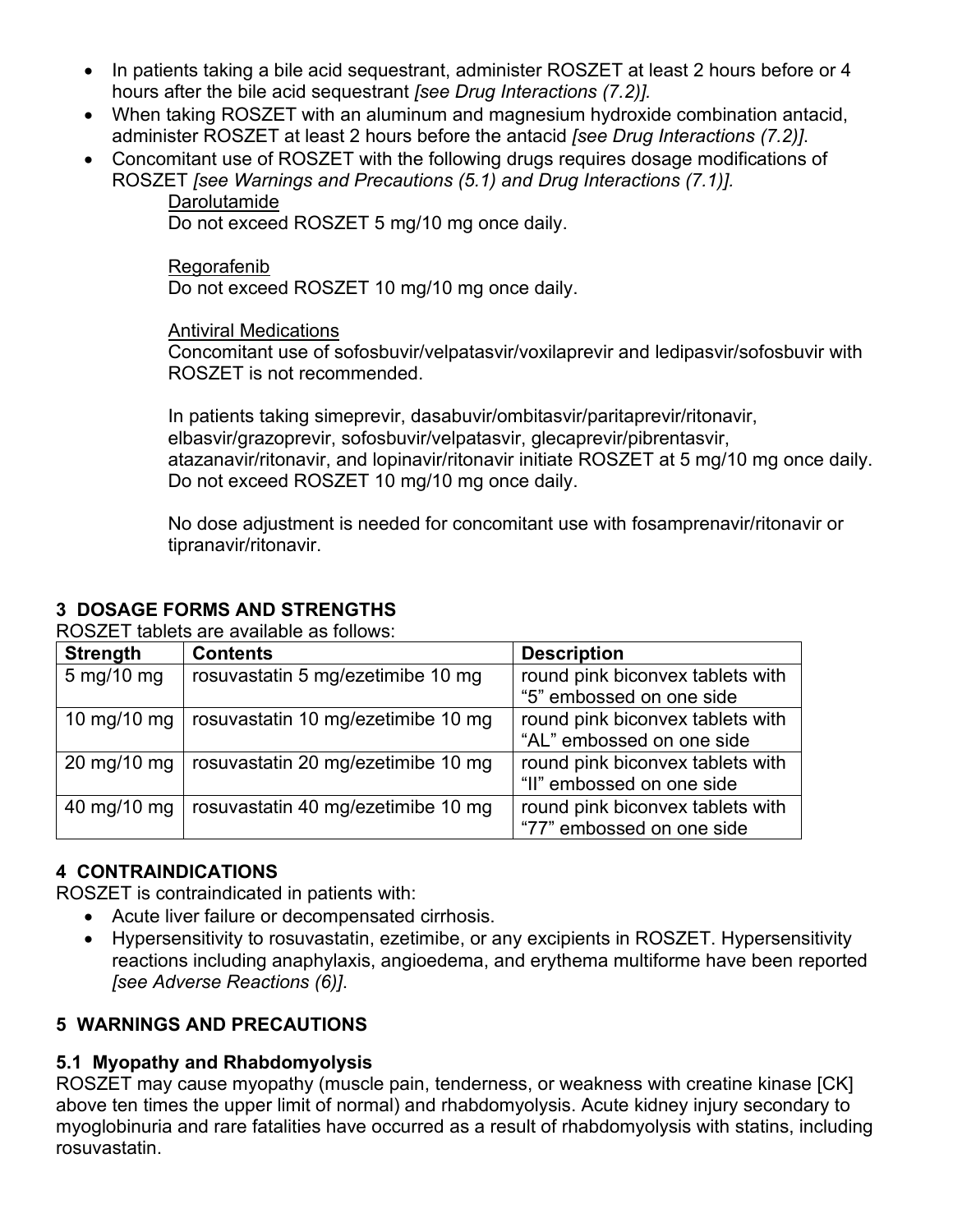## Risk Factors for Myopathy

Risk factors for myopathy include age 65 years or greater, uncontrolled hypothyroidism, renal impairment, concomitant use with certain other drugs including other lipid-lowering therapies, and higher ROSZET dosage; Asian patients on ROSZET may be at higher risk for myopathy *[see Drug Interactions (7.1) and Use in Specific Populations (8.8)].* The myopathy risk is greater in patients taking ROSZET 40 mg/10 mg daily compared with lower ROSZET dosages.

#### Steps to Prevent or Reduce the Risk of Myopathy and Rhabdomyolysis

The concomitant use of ROSZET with cyclosporine or gemfibrozil is not recommended. ROSZET dosage modifications are recommended for patients taking certain antiviral medications, darolutamide, and regorafenib *[see Dosage and Administration (2.4)].* Niacin, fibrates, and colchicine may also increase the risk of myopathy and rhabdomyolysis *[see Drug Interactions (7.1)].*

Discontinue ROSZET if markedly elevated CK levels occur or myopathy is diagnosed or suspected. Muscle symptoms and CK increases may resolve if ROSZET is discontinued. Temporarily discontinue ROSZET in patients experiencing an acute or serious condition at high risk of developing renal failure secondary to rhabdomyolysis, e.g., sepsis; shock; severe hypovolemia; major surgery; trauma; severe metabolic, endocrine, or electrolyte disorders; or uncontrolled epilepsy.

Inform patients of the risk of myopathy and rhabdomyolysis when starting or increasing the ROSZET dosage. Instruct patients to promptly report any unexplained muscle pain, tenderness or weakness, particularly if accompanied by malaise or fever.

## **5.2 Immune-Mediated Necrotizing Myopathy**

There have been rare reports of immune-mediated necrotizing myopathy (IMNM), an autoimmune myopathy, associated with statin use. IMNM is characterized by: proximal muscle weakness and elevated serum creatine kinase, which persist despite discontinuation of statin treatment; positive anti-HMG CoA reductase antibody; muscle biopsy showing necrotizing myopathy; and improvement with immunosuppressive agents. Additional neuromuscular and serologic testing may be necessary. Treatment with immunosuppressive agents may be required. Consider risk of IMNM carefully prior to initiation of a different statin. If therapy is initiated with a different statin, monitor for signs and symptoms of IMNM.

## **5.3 Hepatic Dysfunction**

Increases in serum transaminases have occurred with rosuvastatin [*see Adverse Reactions (6.1)*]. In most cases, the elevations appeared soon after initiation, were transient, were not accompanied by symptoms, and resolved or improved on continued therapy or after a brief interruption in therapy. In a pooled analysis of placebo-controlled trials, increases in serum transaminases to more than three times the ULN occurred in 1.1% of patients taking rosuvastatin versus 0.5% of patients treated with placebo. Marked persistent increases of hepatic transaminases have also occurred with rosuvastatin. There have been rare postmarketing reports of fatal and non-fatal hepatic failure in patients taking statins, including rosuvastatin.

Patients who consume substantial quantities of alcohol and/or have a history of liver disease may be at increased risk for hepatic injury.

Consider liver enzyme testing before ROSZET initiation and thereafter, when clinically indicated. ROSZET is contraindicated in patients with acute liver failure or decompensated cirrhosis *[see Contraindications (4)]*. If serious hepatic injury with clinical symptoms and/or hyperbilirubinemia or jaundice occurs, promptly discontinue ROSZET.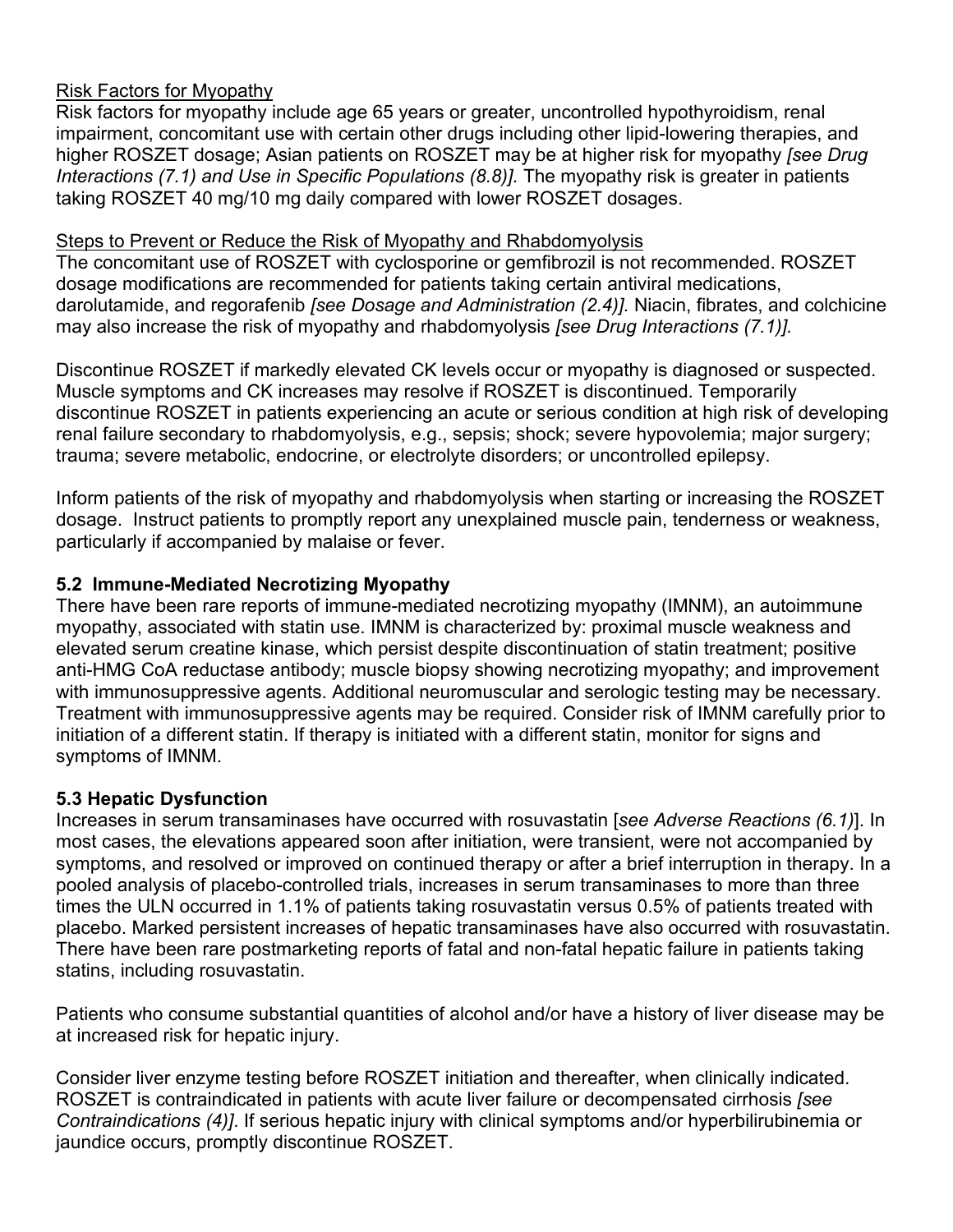## **5.4 Proteinuria and Hematuria**

In the rosuvastatin clinical trial program, dipstick-positive proteinuria and microscopic hematuria were observed among rosuvastatin treated patients. These findings were more frequent in patients taking rosuvastatin 40 mg, when compared to lower doses of rosuvastatin or comparator statins, though it was generally transient and was not associated with worsening renal function. Although the clinical significance of this finding is unknown, consider a dose reduction for patients on ROSZET therapy with unexplained persistent proteinuria and/or hematuria during routine urinalysis testing.

## **5.5 Increases in HbA1c and Fasting Serum Glucose Levels**

Increases in HbA1c and fasting serum glucose levels have been reported with statins, including rosuvastatin. Based on clinical trial data with rosuvastatin, in some instances these increases may exceed the threshold for the diagnosis of diabetes mellitus. Optimize lifestyle measures, including regular exercise, maintaining a healthy body weight, and making healthy food choices *[See Adverse Reactions (6.1)].*

## **6 ADVERSE REACTIONS**

The following serious adverse reactions are discussed in greater detail in other sections of the label:

- Myopathy and Rhabdomyolysis *[see Warnings and Precautions (5.1)]*
- Hepatic Dysfunction *[see Warnings and Precautions (5.3)]*

## **6.1 Clinical Trials Experience**

Because clinical studies are conducted under widely varying conditions, adverse reaction rates observed in the clinical studies of a drug cannot be directly compared to rates in the clinical studies of another drug and may not reflect the rates observed in clinical practice.

#### *Rosuvastatin*

In double-blind, controlled (placebo- or active-controlled) clinical trials of rosuvastatin, 5394 patients with primary hyperlipidemia were treated for a duration of up to 12 weeks. Adverse reactions reported in ≥2% of patients in placebo-controlled clinical studies and at a rate greater than placebo are shown in Table 1.

| <b>Adverse</b><br><b>Reactions</b> | <b>Placebo</b><br>$(N=382)$<br>% | Total Rosuvastatin 5 mg-40 mg<br>$(N=744)$<br>$\%$ |
|------------------------------------|----------------------------------|----------------------------------------------------|
| Headache                           | 5.0                              | 5.5                                                |
| Nausea                             | 3.1                              | 3.4                                                |
| Myalgia                            | 1.3                              | 2.8                                                |
| Asthenia                           | 2.6                              | 2.7                                                |
| Constipation                       | 24                               | 24                                                 |

#### **Table 1. Adverse Reactions Reported in ≥2% of Patients Treated with Rosuvastatin and Greater than Placebo in Placebo-Controlled Trials**

Other adverse reactions reported in clinical studies were abdominal pain, dizziness, hypersensitivity (including rash, pruritus, urticaria, and angioedema), and pancreatitis.

In a double-blind, placebo-controlled trial with mean treatment duration of 1.7 years, 981 participants were treated with rosuvastatin 40 mg (n=700) or placebo (n=281). The most common adverse reactions reported in ≥2% of patients and at a rate greater than placebo are shown in Table 2.

#### **Table 2. Adverse Reactions Occurring in ≥2% of Patients Treated with Rosuvastatin**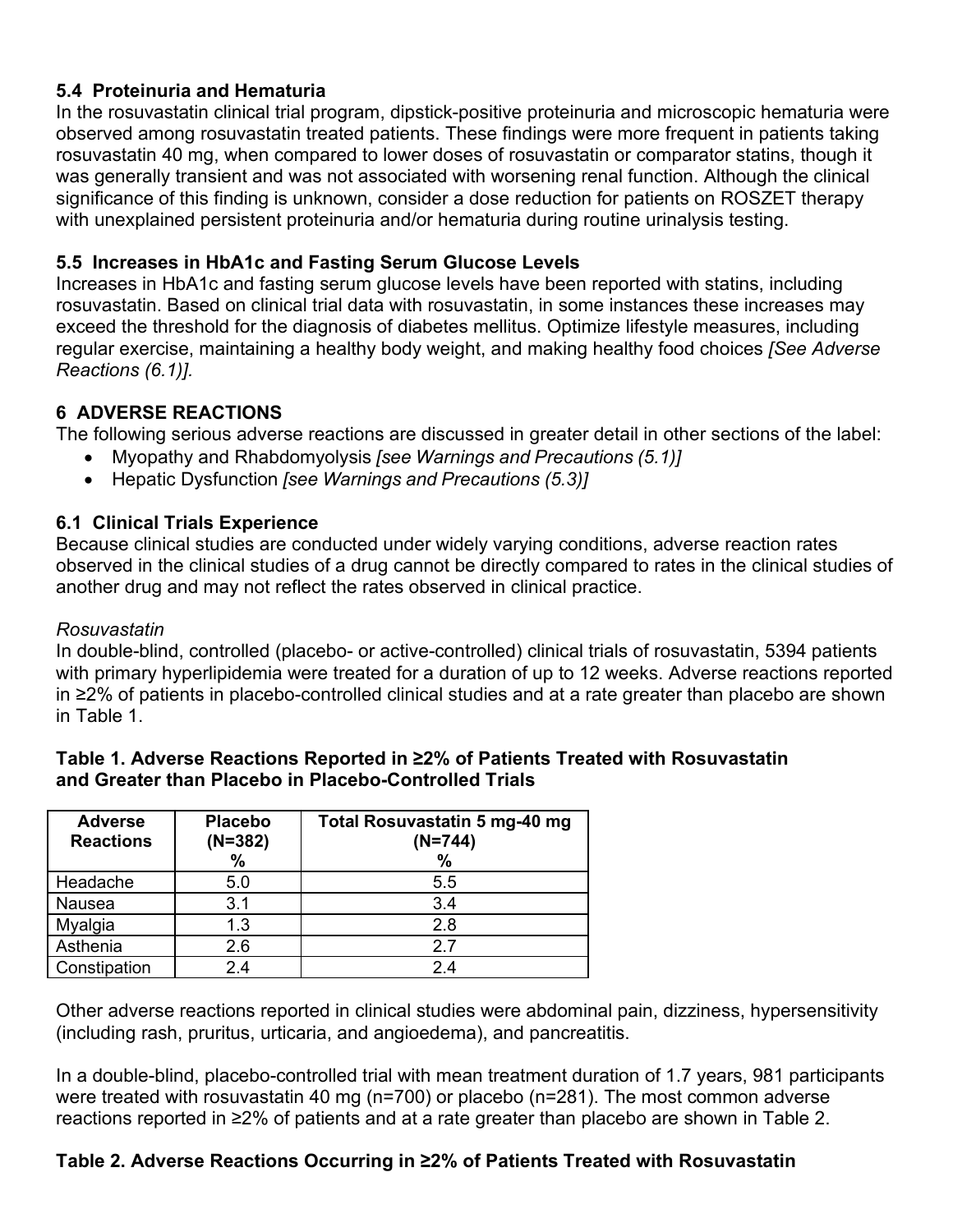#### **and Greater than Placebo**

| <b>Adverse Reactions</b>   | <b>Placebo</b><br>$(N=281)$<br>$\%$ | Rosuvastatin 40 mg<br>$(N=700)$<br>% |
|----------------------------|-------------------------------------|--------------------------------------|
| Myalgia                    | 12.1                                | 12.7                                 |
| Arthralgia                 | 7.1                                 | 10.1                                 |
| Headache                   | 5.3                                 | 6.4                                  |
| <b>Dizziness</b>           | 2.8                                 | 4.0                                  |
| <b>Increased CPK</b>       | 0.7                                 | 2.6                                  |
| Abdominal pain             | 1.8                                 | 2.4                                  |
| ALT $>3x$ ULN <sup>1</sup> | በ 7                                 | $2.2\,$                              |

1 Frequency recorded as abnormal laboratory value.

In a double-blind, placebo-controlled trial with mean treatment duration of 2 years, 17,802 participants were treated with rosuvastatin 20 mg (n=8901) or placebo (n=8901). There was a significantly higher frequency of diabetes mellitus reported in patients taking rosuvastatin (2.8%) versus patients taking placebo (2.3%). Mean HbA1c was significantly increased by 0.1% in rosuvastatin-treated patients compared to placebo-treated patients. The number of patients with a HbA1c >6.5% at the end of the trial was significantly higher in rosuvastatin-treated versus placebo-treated patients.

#### Laboratory Tests

The following laboratory abnormalities have been reported in clinical studies of rosuvastatin: dipstickpositive proteinuria and microscopic hematuria; elevated creatine phosphokinase, transaminases, glucose, glutamyl transpeptidase, alkaline phosphatase, and bilirubin; and thyroid function abnormalities.

#### *Ezetimibe Monotherapy*

In 10 double-blind, placebo-controlled clinical trials, 2396 patients with primary hyperlipidemia (50% women, 90% Caucasians, 5% Blacks, 3% Hispanics, 2% Asians) and elevated LDL-C were treated with ezetimibe for a median treatment duration of 12 weeks. Adverse reactions reported in ≥2% of patients treated with ezetimibe and at an incidence greater than placebo are shown in Table 3.

## **Table 3: Adverse Reactions Occurring in ≥2% of Patients Treated with Ezetimibe and Greater than Placebo in Placebo-Controlled Trials**

| <b>Adverse Reactions</b>          | <b>Placebo</b><br>$(N=1159)$<br>$\%$ | <b>Ezetimibe</b><br>$(N=2396)$<br>$\frac{0}{0}$ |
|-----------------------------------|--------------------------------------|-------------------------------------------------|
| Upper respiratory tract infection | 2.5                                  | 4.3                                             |
| Diarrhea                          | 3.7                                  | 4.1                                             |
| Arthralgia                        | 2.2                                  | 3.0                                             |
| <b>Sinusitis</b>                  | 2.2                                  | 2.8                                             |
| Pain in extremity                 | 2.5                                  | 2.7                                             |
| Fatigue                           | 1.5                                  | 2.4                                             |
| Influenza                         | 1.5                                  | 2.0                                             |

The incidence of consecutive elevations (≥3x ULN) in hepatic transaminase levels was similar between ezetimibe (0.5%) and placebo (0.3%).

*Ezetimibe Combination with Statins*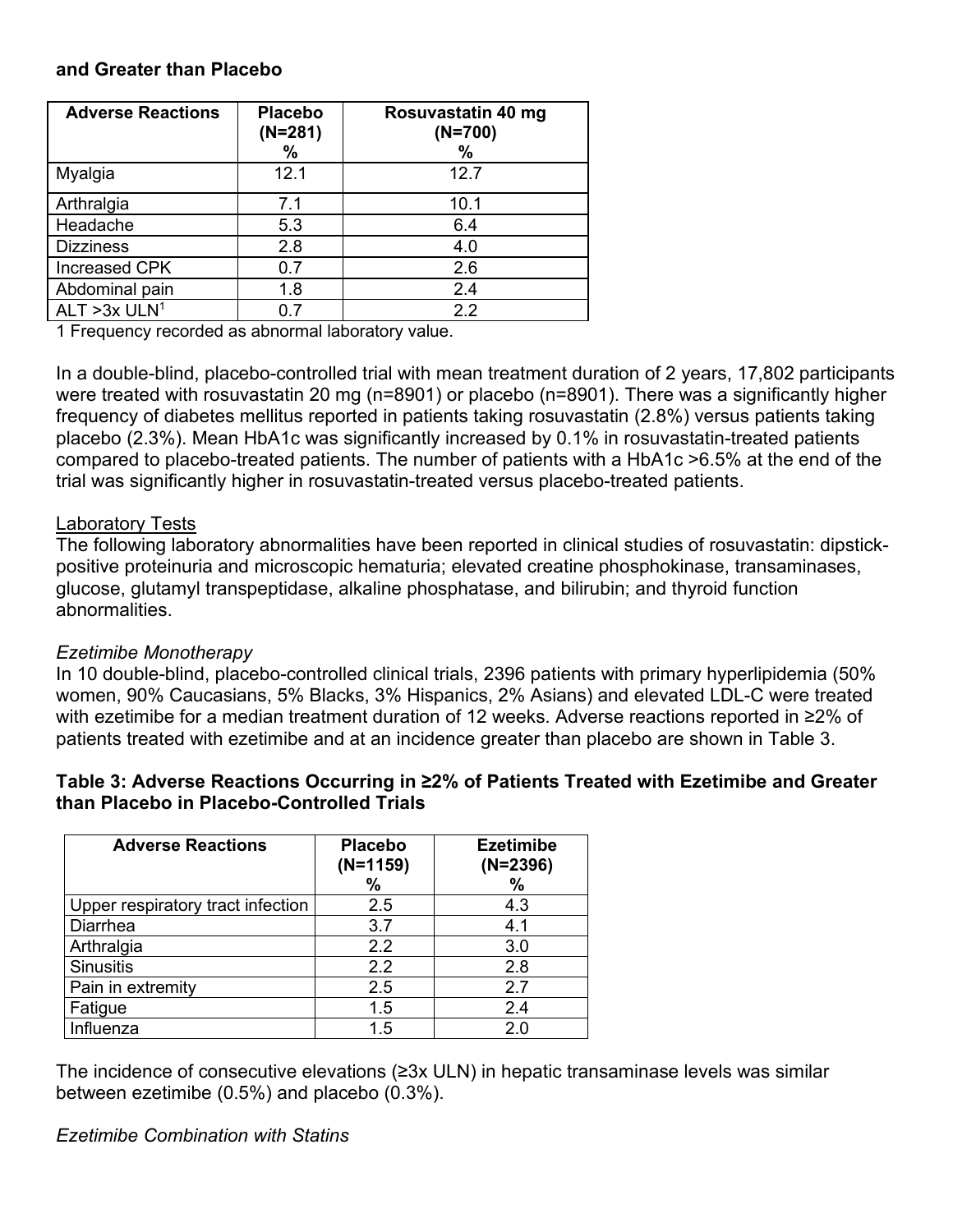In 28 double-blind, controlled (placebo- or active-controlled) clinical trials, 11,308 patients with primary hyperlipidemia (48% women, 85% Caucasians, 7% Blacks, 4% Hispanics, 3% Asians) and elevated LDL-C were treated with ezetimibe concurrently with or added to ongoing statin therapy for a median treatment duration of 8 weeks. Clinical adverse reactions reported in ≥2% of patients treated with ezetimibe + statin and at an incidence greater than statin are shown in Table 4.

| <b>Adverse Reactions</b>          | All Statins <sup>1</sup><br>$(N=9361)$<br>$\%$ | Ezetimibe + All Statins <sup>1</sup><br>$(N=2396)$<br>$\%$ |
|-----------------------------------|------------------------------------------------|------------------------------------------------------------|
| Nasopharyngitis                   | 3.3                                            | 3.7                                                        |
| Myalgia                           | 2.7                                            | 3.2                                                        |
| Upper respiratory tract infection | 2.8                                            | 2.9                                                        |
| Arthralgia                        | 2.4                                            | 2.6                                                        |
| <b>Diarrhea</b>                   | 2.2                                            | 2.5                                                        |
| Back pain                         | 2.3                                            | 2.4                                                        |
| Influenza                         | 2.1                                            | 2.2                                                        |
| Pain in extremity                 | 1.9                                            | 2.1                                                        |
| Fatigue                           | 1.6                                            | 2.0                                                        |

**Table 4: Adverse Reactions Occurring in** ≥**2% of Patients Treated with Ezetimibe Coadministered with a Statin and at an Incidence Greater than Statin**

1 All Statins = all doses of statins

The incidence of consecutive increased transaminases (≥3x ULN) was higher in patients receiving ezetimibe administered with statins (1.3%) than in patients treated with statins alone (0.4%). These elevations in transaminases were generally asymptomatic, not associated with cholestasis, and returned to baseline after discontinuation of therapy or with continued treatment.

#### **6.2 Postmarketing Experience**

The following adverse reactions have been identified during post-approval use of rosuvastatin and ezetimibe. Because these reactions are reported voluntarily from a population of uncertain size, it is generally not possible to reliably estimate their frequency or establish a causal relationship to drug exposure.

#### *Rosuvastatin*

Arthralgia, fatal and non-fatal hepatic failure, hepatitis, jaundice, thrombocytopenia, depression, sleep disorders (including insomnia and nightmares), peripheral neuropathy, interstitial lung disease and gynecomastia. There have been rare reports of immune-mediated necrotizing myopathy associated with statin use. There have been rare post marketing reports of cognitive impairment (e.g., memory loss, forgetfulness, amnesia, memory impairment, confusion) associated with statin use. These cognitive issues have been reported for all statins. The reports are generally nonserious, and reversible upon statin discontinuation, with variable times to symptom onset (1 day to years) and symptom resolution (median of 3 weeks).

#### *Ezetimibe*

Hypersensitivity reactions, including anaphylaxis, angioedema, rash, and urticaria; erythema multiforme; arthralgia; myalgia; elevated creatine phosphokinase; myopathy/rhabdomyolysis; elevations in liver transaminases; hepatitis; abdominal pain; thrombocytopenia; pancreatitis; nausea; dizziness; paresthesia; depression; headache; cholelithiasis; cholecystitis.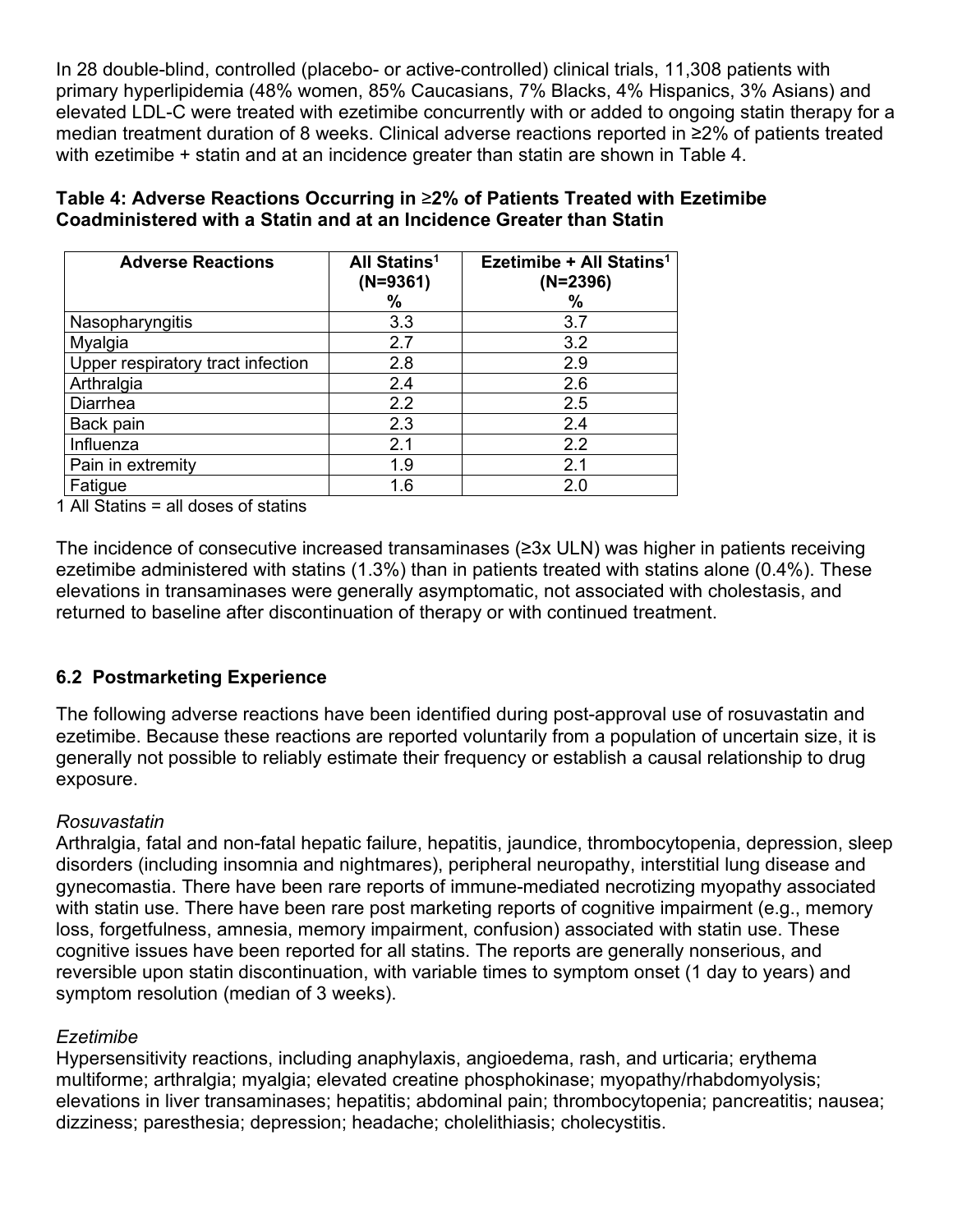# **7 DRUG INTERACTIONS**

## **7.1 Drug Interactions that Increase the Risk of Myopathy and Rhabdomyolysis with ROSZET**

Rosuvastatin is a substrate of CYP2C9 and transporters (such as OATP1B1, BCRP). Rosuvastatin plasma levels can be significantly increased with concomitant administration of inhibitors of CYP2C9 and transporters. Table 5 includes a list of drugs that increase the risk of myopathy and rhabdomyolysis when used concomitantly with ROSZET and instructions for preventing or managing them *[see Warnings and Precautions (5.1) and Clinical Pharmacology (12.3)].*

## **Table 5: Drug Interactions that Increase the Risk of Myopathy and Rhabdomyolysis with ROSZET**

| <b>Cyclosporine or Gemfibrozil</b> |                                                                                                                                                                                                                                                                                                                                                                                                                                                                                                                                                                                                                                                                                                                                                  |  |  |
|------------------------------------|--------------------------------------------------------------------------------------------------------------------------------------------------------------------------------------------------------------------------------------------------------------------------------------------------------------------------------------------------------------------------------------------------------------------------------------------------------------------------------------------------------------------------------------------------------------------------------------------------------------------------------------------------------------------------------------------------------------------------------------------------|--|--|
| Clinical Impact:                   | Cyclosporine increased rosuvastatin exposure 7-fold. In addition,<br>ezetimibe and cyclosporine used concomitantly can increase exposure<br>to both ezetimibe and cyclosporine. Gemfibrozil significantly increased<br>rosuvastatin exposure and gemfibrozil may cause myopathy when<br>given alone. The risk of myopathy and rhabdomyolysis is increased with<br>concomitant use of cyclosporine or gemfibrozil with ROSZET.                                                                                                                                                                                                                                                                                                                    |  |  |
| Intervention:                      | Avoid concomitant use of cyclosporine or gemfibrozil with ROSZET.                                                                                                                                                                                                                                                                                                                                                                                                                                                                                                                                                                                                                                                                                |  |  |
| <b>Anti-Viral Medications</b>      |                                                                                                                                                                                                                                                                                                                                                                                                                                                                                                                                                                                                                                                                                                                                                  |  |  |
| Clinical Impact:                   | Rosuvastatin plasma levels were significantly increased with concomitant<br>administration of many anti-viral drugs, which increases the risk of<br>myopathy and rhabdomyolysis.                                                                                                                                                                                                                                                                                                                                                                                                                                                                                                                                                                 |  |  |
| Intervention:                      | Avoid concomitant use of sofosbuvir/velpatasvir/voxilaprevir and<br>ledipasvir/sofosbuvir with ROSZET.<br>In patients taking simeprevir, dasabuvir/ombitasvir/paritaprevir/ritonavir,<br>elbasvir/grazoprevir, sofosbuvir/velpatasvir, glecaprevir/pibrentasvir,<br>atazanavir/ritonavir, and lopinavir/ritonavir initiate with a dose of ROSZET<br>5 mg/10 mg once daily, and do not exceed a dose of ROSZET 10 mg/10<br>mg once daily [see Dosage and Administration (2.4)].<br>No dose adjustment is needed for concomitant use with<br>fosamprenavir/ritonavir or tipranavir/ritonavir.<br>Monitor all patients for signs and symptoms of myopathy, particularly<br>during initiation of therapy and during upward titration of either drug. |  |  |
|                                    |                                                                                                                                                                                                                                                                                                                                                                                                                                                                                                                                                                                                                                                                                                                                                  |  |  |
| <b>Darolutamide</b>                |                                                                                                                                                                                                                                                                                                                                                                                                                                                                                                                                                                                                                                                                                                                                                  |  |  |
| Clinical Impact:                   | Darolutamide increased rosuvastatin exposure more than 5-fold. The risk<br>of myopathy and rhabdomyolysis is increased with concomitant use.                                                                                                                                                                                                                                                                                                                                                                                                                                                                                                                                                                                                     |  |  |
| Intervention:                      | In patients taking darolutamide, do not exceed a dose of ROSZET 5<br>mg/10 mg once daily [see Dosage and Administration (2.4)].                                                                                                                                                                                                                                                                                                                                                                                                                                                                                                                                                                                                                  |  |  |
| Regorafenib                        |                                                                                                                                                                                                                                                                                                                                                                                                                                                                                                                                                                                                                                                                                                                                                  |  |  |
| Clinical Impact:                   | Regorafenib increased rosuvastatin exposure and may increase the risk<br>of myopathy.                                                                                                                                                                                                                                                                                                                                                                                                                                                                                                                                                                                                                                                            |  |  |
| Intervention:                      | In patients taking regorafenib, do not exceed a dose of ROSZET 10<br>mg/10 mg once daily [see Dosage and Administration (2.4)].                                                                                                                                                                                                                                                                                                                                                                                                                                                                                                                                                                                                                  |  |  |
|                                    | Fenofibrates (e.g., fenofibrate and fenofibric acid)                                                                                                                                                                                                                                                                                                                                                                                                                                                                                                                                                                                                                                                                                             |  |  |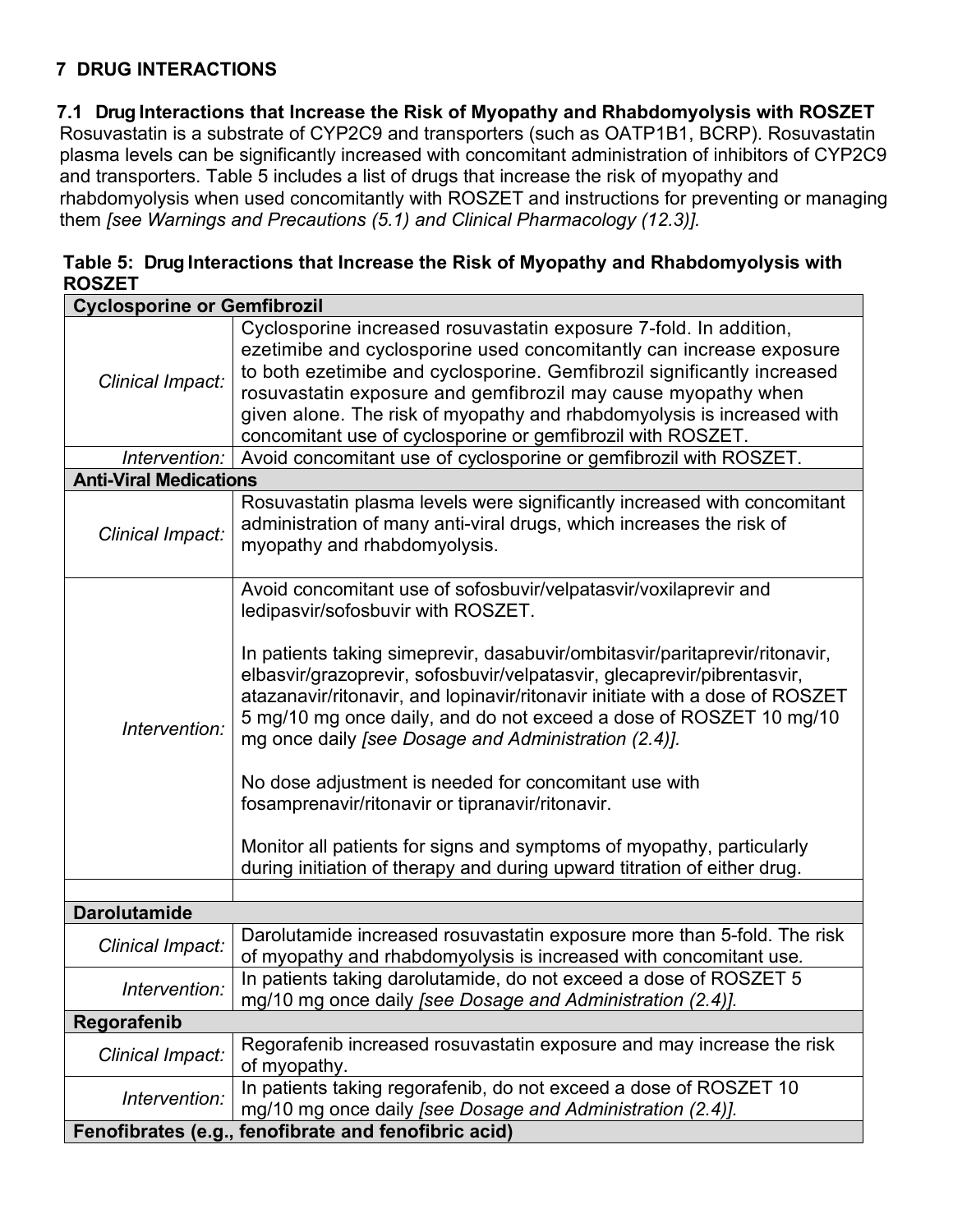| Clinical Impact:  | Fibrates may cause myopathy when given alone. The risk of myopathy<br>and rhabdomyolysis is increased with concomitant use of fibrates with<br>ROSZET.                                                                                                                                                                        |
|-------------------|-------------------------------------------------------------------------------------------------------------------------------------------------------------------------------------------------------------------------------------------------------------------------------------------------------------------------------|
| Intervention:     | Consider if the benefit of using fibrates concomitantly with ROSZET<br>outweighs the increased risk of myopathy and rhabdomyolysis. If<br>concomitant use is decided, monitor patients for signs and symptoms of<br>myopathy, particularly during initiation of therapy and during upward dose<br>titration of either drug.   |
| <b>Niacin</b>     |                                                                                                                                                                                                                                                                                                                               |
| Clinical Impact:  | Cases of myopathy and rhabdomyolysis have occurred with concomitant<br>use of niacin with rosuvastatin.                                                                                                                                                                                                                       |
| Intervention:     | Consider if the benefit of using niacin concomitantly with ROSZET<br>outweighs the increased risk of myopathy and rhabdomyolysis. If<br>concomitant use is decided, monitor patients for signs and symptoms of<br>myopathy, particularly during initiation of therapy and during upward dose<br>titration of either drug.     |
| <b>Colchicine</b> |                                                                                                                                                                                                                                                                                                                               |
| Clinical Impact:  | Cases of myopathy and rhabdomyolysis have been reported with<br>concomitant use of colchicine with ROSZET                                                                                                                                                                                                                     |
| Intervention:     | Consider if the benefit of using colchicine concomitantly with ROSZET<br>outweighs the increased risk of myopathy and rhabdomyolysis. If<br>concomitant use is decided, monitor patients for signs and symptoms of<br>myopathy, particularly during initiation of therapy and during upward dose<br>titration of either drug. |

# **7.2 Drug Interactions that Decrease the Efficacy of ROSZET**

Table 6 presents drug interactions that may decrease the efficacy of ROSZET and instructions for preventing or managing them.

|                               | Table 6: Drug interactions that Decrease the Efficacy of ROSZET                        |  |  |  |
|-------------------------------|----------------------------------------------------------------------------------------|--|--|--|
| <b>Bile Acid Sequestrants</b> |                                                                                        |  |  |  |
|                               | Concomitant cholestyramine administration decreased the mean exposure                  |  |  |  |
|                               | of total ezetimibe approximately $55\%$ The incremental LDL C reduction $\blacksquare$ |  |  |  |

# **Table 6: Drug Interactions that Decrease the Efficacy of ROSZET**

| <b>DIIG WORK OCHNESHAIRS</b> |                                                                                                                                                                                                                                                                                                                  |
|------------------------------|------------------------------------------------------------------------------------------------------------------------------------------------------------------------------------------------------------------------------------------------------------------------------------------------------------------|
| Clinical Impact:             | Concomitant cholestyramine administration decreased the mean exposure<br>of total ezetimibe approximately 55%. The incremental LDL-C reduction<br>due to adding ezetimibe may be attenuated by coadminstration with<br>cholestyramine. [see Clinical Pharmacology (12.3)].                                       |
| Intervention:                | In patients taking a bile acid sequestrant, administer ROSZET at least 2<br>hours before or at least 4 hours after the bile acid sequestrant [see<br>Dosage and Administration (2.4)].                                                                                                                           |
| <b>Antacid</b>               |                                                                                                                                                                                                                                                                                                                  |
| Clinical Impact:             | Concomitant aluminum and magnesium hydroxide combination antacid<br>administration decreased the mean exposure of rosuvastatin 50% and total<br>ezetimibe 4%. The incremental LDL-C reduction due to adding ROSZET<br>may be attenuated by coadministration with antacid. [see Clinical<br>Pharmacology (12.3)]. |
| Intervention:                | In patients taking antacid, administer ROSZET 2 hours after the antacid<br>[see Dosage and Administration (2.4)].                                                                                                                                                                                                |

# **7.3 ROSZET Effects on Other Drugs**

Table 7 presents ROSZET's effect on other drugs and instructions for preventing or managing them.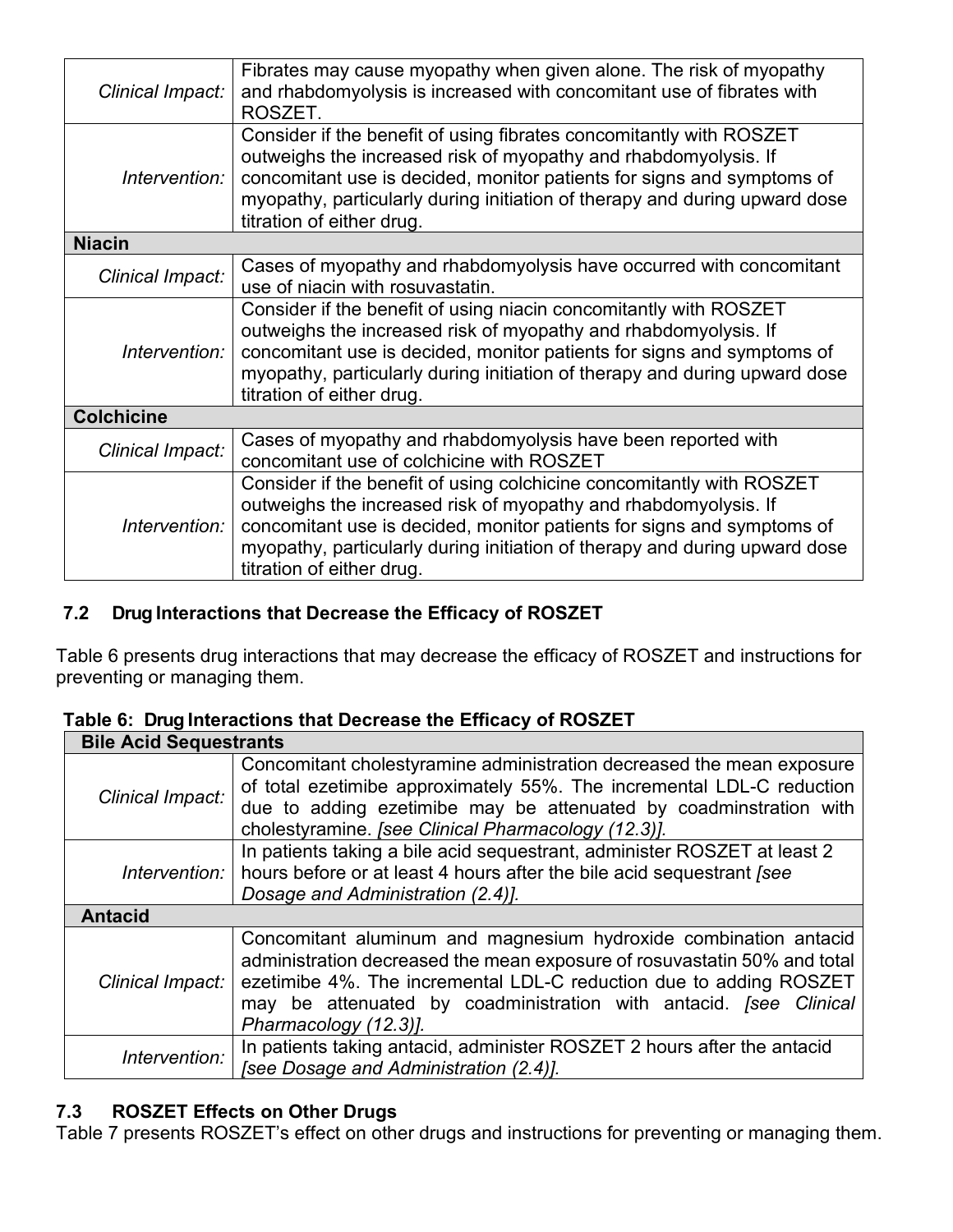# **Table 7: ROSZET Effects on Other Drugs**

| <b>Warfarin</b>  |                                                                              |
|------------------|------------------------------------------------------------------------------|
| Clinical Impact: | Rosuvastatin significantly increased the INR in patients receiving coumarin  |
|                  | anticoagulants [see Clinical Pharmacology (12.3)].                           |
|                  | In patients taking warfarin, obtain an INR before starting ROSZET and        |
| Intervention:    | frequently enough after initiation, dose titration or discontinuation to     |
|                  | ensure that no significant alteration in INR occurs. Once the INR is stable, |
|                  | monitor INR at regularly recommended intervals.                              |

## **8 USE IN SPECIFIC POPULATIONS**

## **8.1 Pregnancy**

#### Risk Summary

Discontinue ROSZET when pregnancy is recognized. Alternatively, consider the ongoing therapeutic needs of the individual patient. ROSZET decreases synthesis of cholesterol and possibly other biologically active substances derived from cholesterol; therefore, ROSZET may cause fetal harm when administered to pregnant patients based on the mechanism of action *[see Clinical Pharmacology (12.1)].* In addition, treatment of hyperlipidemia is not generally necessary during pregnancy. Atherosclerosis is a chronic process and the discontinuation of lipid-lowering drugs during pregnancy should have little impact on the outcome of long-term therapy of primary hyperlipidemia for most patients.

Available data from case series and prospective and retrospective observational cohort studies over decades of use with statins in pregnant women have not identified a drug-associated risk of major congenital malformations. Published data from prospective and retrospective observational cohort studies with rosuvastatin use in pregnant women are insufficient to determine if there is a drugassociated risk of miscarriage *(see Data).* In animal reproduction studies, oral administration of rosuvastatin to pregnant rats and rabbits during organogenesis at doses equivalent to the maximum recommended human dose (MRHD) of 40 mg/day resulted in no adverse developmental effects *(see Data).*

There are insufficient data on ezetimibe use in pregnant women to evaluate for a drug-associated risk of major birth defects, miscarriage or adverse maternal or fetal outcomes. In animal reproduction studies, oral administration of ezetimibe to pregnant rats and rabbits during organogenesis at doses 10 and 150 times, respectively, the MRHD resulted in no adverse developmental effects *(see Data).*

The estimated background risk of major birth defects and miscarriage for the indicated population is unknown. In the U.S. general population, the estimated background risk of major birth defects and miscarriage in clinically recognized pregnancies is 2 to 4% and 15 to 20%, respectively.

#### Data

#### *Human Data*

A Medicaid cohort linkage study of 1152 statin-exposed pregnant women compared to 886,996 controls did not find a significant teratogenic effect from maternal use of statins in the first trimester of pregnancy, after adjusting for potential confounders – including maternal age, diabetes mellitus, hypertension, obesity, and alcohol and tobacco use – using propensity score-based methods. The relative risk of congenital malformations between the group with statin use and the group with no statin use in the first trimester was 1.07 (95% confidence interval 0.85 to 1.37) after controlling for confounders, particularly pre-existing diabetes mellitus. There were also no statistically significant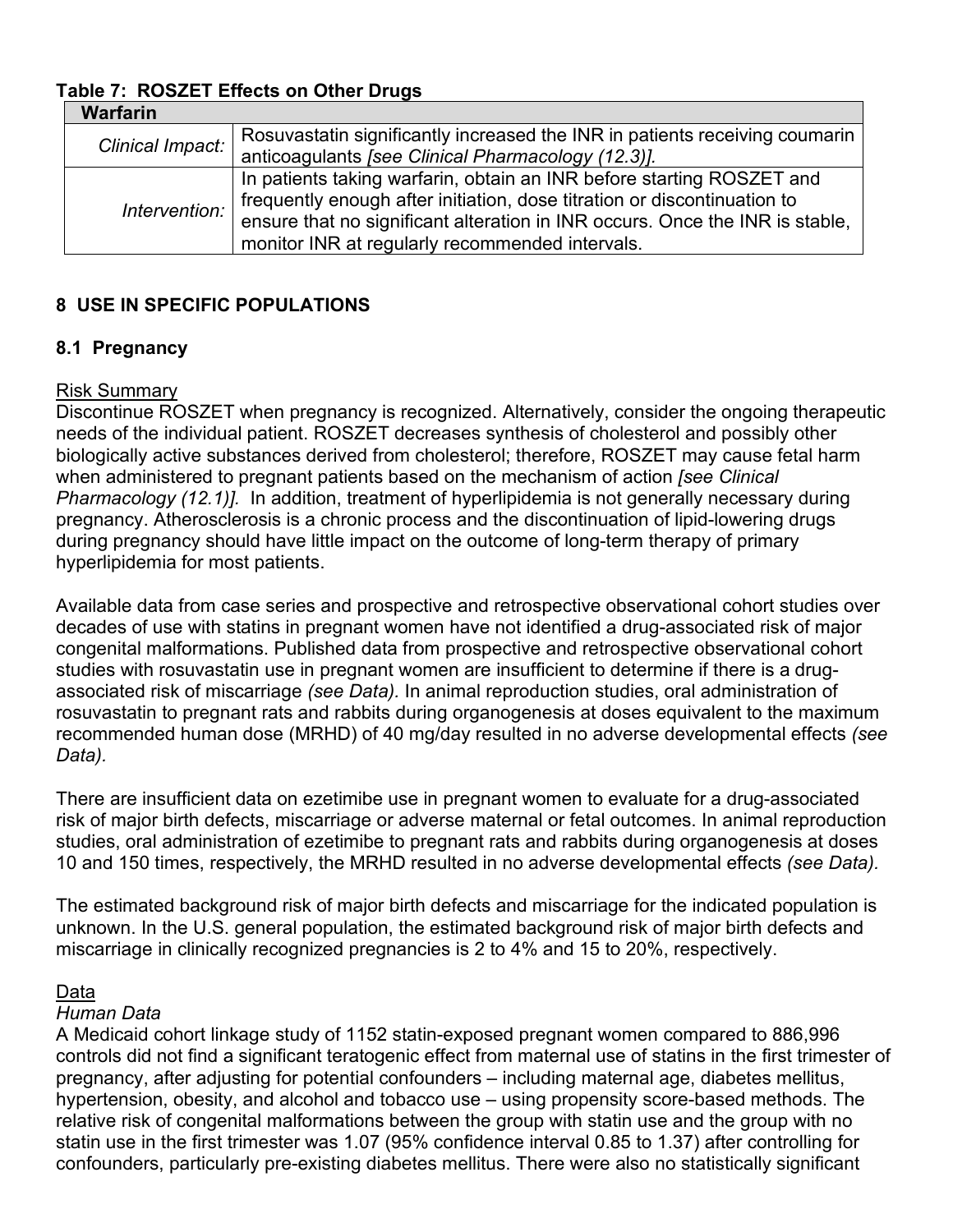increases in any of the organ-specific malformations assessed after accounting for confounders. In the majority of pregnancies, statin treatment was initiated prior to pregnancy and was discontinued at some point in the first trimester when pregnancy was identified. Study limitations include reliance on physician coding to define the presence of a malformation, lack of control for certain confounders such as body mass index, use of prescription dispensing as verification for the use of a statin, and lack of information on non-live births.

## *Animal Data*

## *Rosuvastatin*

Rosuvastatin administration did not indicate a teratogenic effect in rats at ≤25 mg/kg/day or in rabbits ≤3 mg/kg/day (doses equivalent to the MRHD of 40 mg/day based on AUC and body surface area, respectively).

In female rats given 5, 15 and 50 mg/kg/day before mating and continuing through to gestation day 7 resulted in decreased fetal body weight (female pups) and delayed ossification at 50 mg/kg/day (10 times the human exposure at the MRHD dose of 40 mg/day based on AUC).

In pregnant rats given 2, 10 and 50 mg/kg/day of rosuvastatin from gestation day 7 through lactation day 21 (weaning), decreased pup survival occurred at 50 mg/kg/day (dose equivalent to 12 times the MRHD of 40 mg/day based body surface area).

In pregnant rabbits given 0.3, 1, and 3 mg/kg/day of rosuvastatin from gestation day 6 to day 18, decreased fetal viability and maternal mortality was observed at 3 mg/kg/day (dose equivalent to the MRHD of 40 mg/day based on body surface area).

Rosuvastatin crosses the placenta in rats and rabbits and is found in fetal tissue and amniotic fluid at 3% and 20%, respectively, of the maternal plasma concentration following a single 25 mg/kg oral gavage dose on gestation day 16 in rats. A higher fetal tissue distribution (25% maternal plasma concentration) was observed in rabbits after a single oral gavage dose of 1 mg/kg on gestation day 18.

## *Ezetimibe*

In oral (gavage) embryo-fetal development studies of ezetimibe conducted in rats (gestation days 6- 15) and rabbits (gestation days 7-19), there was no evidence of maternal toxicity or embryolethality at any dose tested (250, 500, 1000 mg/kg/day) at exposures equivalent to 10 and 150 times the clinical exposure, based on AUC, in rats and rabbits. In rats, increased incidences of common fetal skeletal findings (extra pair of thoracic ribs, unossified cervical vertebral centra, shortened ribs) were observed at 1000 mg/kg/day ( $\sim$ 10 times the human exposure at 10 mg daily based on AUC<sub>0-24hr</sub> for total ezetimibe). In rabbits treated with ezetimibe, an increased incidence of extra thoracic ribs was observed at 1000 mg/kg/day (150 times the human exposure at 10 mg daily based on AUC0-24hr for total ezetimibe). The animal-to-human exposure multiple for total ezetimibe at the no observed effect level was 6 times for rat and 134 times for rabbit. Fetal exposure to ezetimibe (conjugated and unconjugated) was confirmed in subsequent placental transfer studies conducted using a maternal dose of 1000 mg/kg/day. The fetal maternal plasma exposure ratio (total ezetimibe) was 1.5 for rats on gestation day 20 and 0.03 for rabbits on gestation day 22.

The effect of ezetimibe on prenatal and postnatal development and maternal function was evaluated in pregnant rats at doses of 100, 300 or 1000 mg/kg/day (gestation day 6 through lactation day 21). No maternal toxicity or adverse developmental outcomes were observed up to and including the highest dose tested (17 times the human exposure at 10 mg daily based on AUC<sub>0-24hr</sub> for total ezetimibe).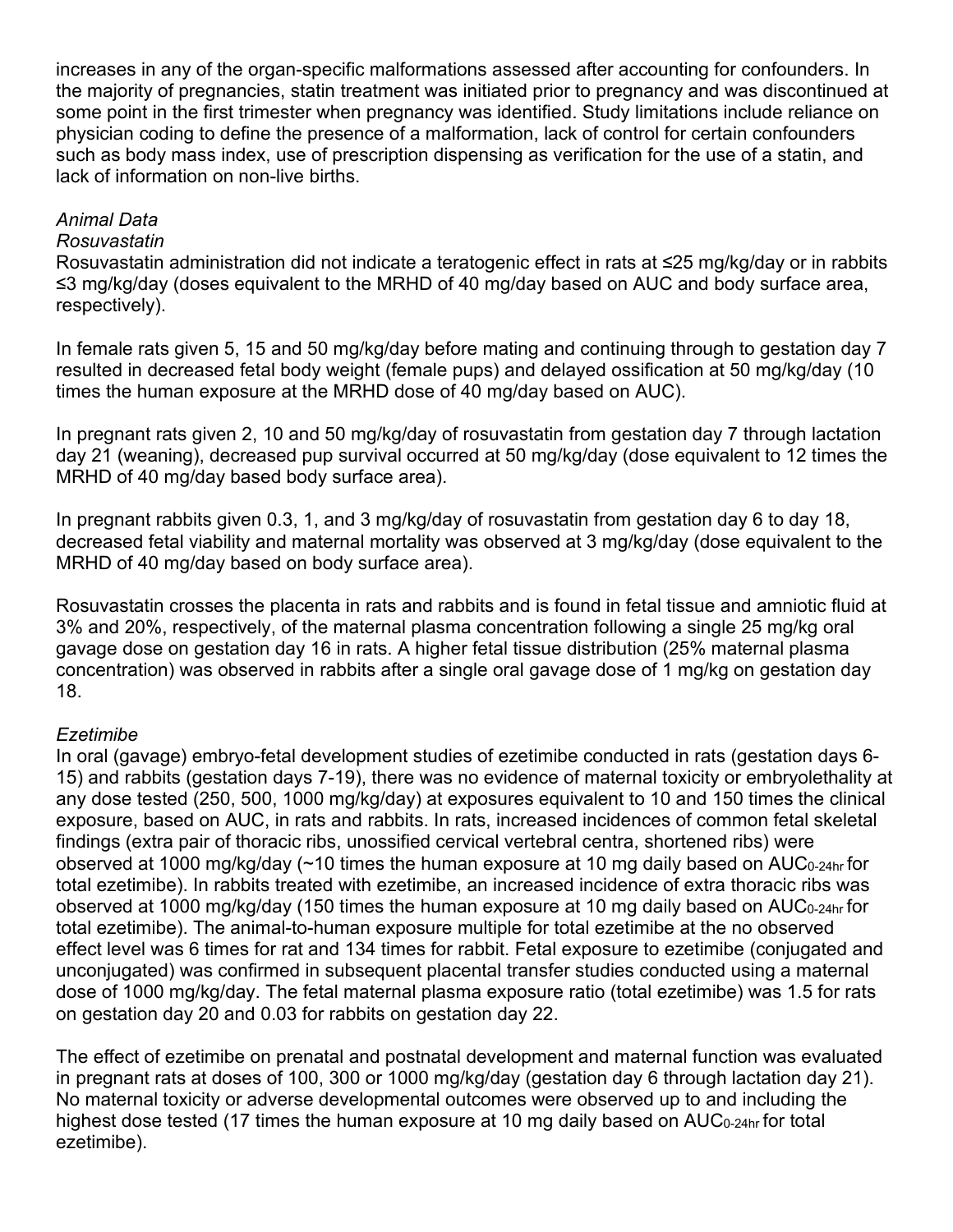Multiple dose studies of ezetimibe given in combination with statins in rats and rabbits during organogenesis resulted in higher ezetimibe and statin exposures. Reproductive findings occurred at lower doses in combination therapy compared to monotherapy.

## **8.2 Lactation**

## Risk Summary

Limited data from case reports in published literature indicate that rosuvastatin is present in human milk. There is no available information on the effects of the drug on the breastfed infant or the effects of the drug on milk production. Statins, including ROSZET, decrease cholesterol synthesis and possibly the synthesis of other biologically active substances derived from cholesterol and may cause harm to the breastfed infant.

There is no information about the presence of ezetimibe in human milk. Ezetimibe is present in rat milk *(see Data).* When a drug is present in animal milk, it is likely that the drug will be present in human milk. There is no information about the effects of ezetimibe on the breastfed infant or the effects of ezetimibe on milk production.

Because of the potential for serious adverse reactions in a breastfed infant, based on the mechanism of action, advise patients that breastfeeding is not recommended during treatment with ROSZET *[see Use in Specific Populations (8.1), Clinical Pharmacology (12.1)].*

## Data

Ezetimibe was present in the milk of lactating rats. The pup to maternal plasma ratio for total ezetimibe was 0.5 on lactation day 12.

## **8.4 Pediatric Use**

The safety and effectiveness of ROSZET have not been established in pediatric patients.

## **8.5 Geriatric Use**

Advanced age (≥65 years) is a risk factor for ROSZET-associated myopathy and rhabdomyolysis. Dose selection for an elderly patient should be cautious, recognizing the greater frequency of decreased hepatic, renal, or cardiac function; of concomitant disease or other drug therapy; and the higher risk of myopathy. Monitor geriatric patients receiving ROSZET for the increased risk of myopathy *[see Warnings and Precautions (5.1)].*

## *Rosuvastatin*

Of the 10,275 patients in clinical studies with rosuvastatin, 3159 (31%) were 65 years and older, and 698 (6.8%) were 75 years and older.

## *Ezetimibe*

Of the 2396 patients who received ezetimibe monotherapy in clinical studies, 669 (28%) were 65 and older, and 111 (5%) were 75 and older. Of the 11,308 patients who received ezetimibe + statin in clinical studies, 3587 (32%) were 65 and older, and 924 (8%) were 75 and older. No overall differences in safety and effectiveness were observed between these patients and younger patients. In a multiple-dose study with ezetimibe, plasma concentrations for ezetimibe were about 2-fold higher in older (≥65 years) healthy subjects compared to younger subjects *[See Clinical Pharmacology (12.3)]*.

#### **8.6 Renal Impairment**

Renal impairment is a risk factor for myopathy and rhabdomyolysis. Monitor patients with renal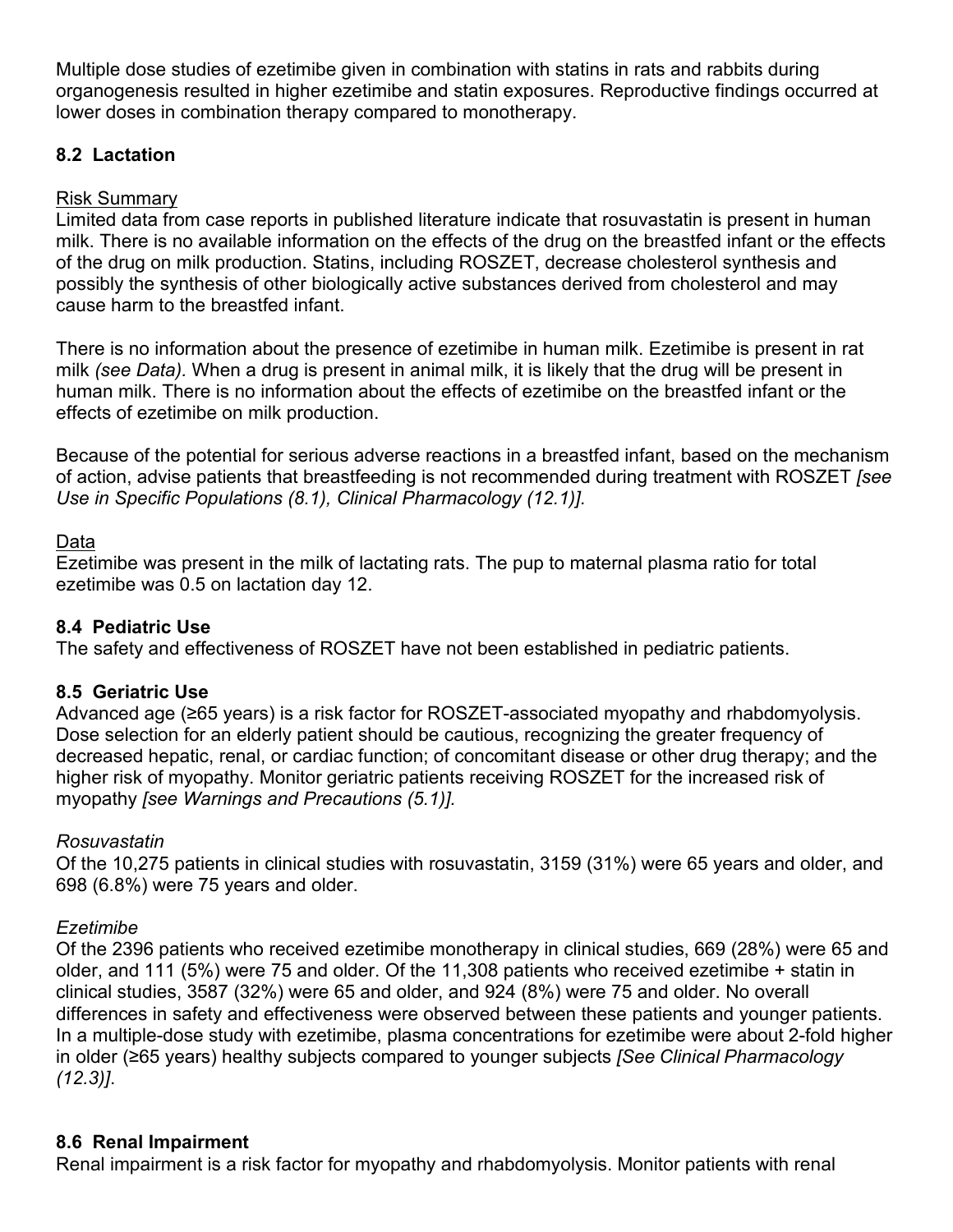impairment for development of myopathy. In patients with severe renal impairment not on hemodialysis, the recommended starting dosage is 5 mg/10 mg daily and should not exceed 10 mg/10 mg daily *[see Dosage and Administration (2.5) and Warnings and Precautions (5.1)].*

## *Rosuvastatin*

Rosuvastatin exposure is not influenced by mild to moderate renal impairment (CLcr≥30 mL/min/1.73  $m<sup>2</sup>$ ). Exposure to rosuvastatin is increased to a clinically significant extent in patients with severe renal impairment (CLcr<30 mL/min/1.73 m2) who are not receiving hemodialysis *[see Clinical Pharmacology (12.3)].*

## *Ezetimibe*

In a trial of 9270 patients with moderate to severe renal impairment (6247 non-dialysis patients with median serum creatinine 2.5 mg/dL and median estimated glomerular filtration rate 25.6 mL/min/1.73 m<sup>2</sup>, and 3023 dialysis patients), the incidence of serious adverse events, adverse events leading to discontinuation of study treatment, or adverse events of special interest (musculoskeletal adverse events, liver enzyme abnormalities, incident cancer) was similar between patients ever assigned to ezetimibe 10 mg plus simvastatin 20 mg (n=4650) or placebo (n=4620) during a median follow-up of 4.9 years.

## **8.7 Hepatic Impairment**

ROSZET is contraindicated in patients with acute liver failure or decompensated cirrhosis *[see Contraindications (4), Warnings and Precautions (5.3), and Clinical Pharmacology (12.3)]*.

## **8.8 Asian Population**

Pharmacokinetic studies have demonstrated an approximate 2-fold increase in median exposure to rosuvastatin in Asian subjects when compared with Caucasian controls. Adjust the ROSZET dosage in Asian patients *[see Dosage and Administration (2.2)]*

# **10 OVERDOSAGE**

No specific treatments of over dosage with ROSZET are known. Hemodialysis does not significantly enhance clearance of rosuvastatin. Contact Poison Control (1-800-222-1222) for latest recommendations.

## **11 DESCRIPTION**

ROSZET tablets contain rosuvastatin calcium and ezetimibe. Rosuvastatin is a 3-hydroxy-3 methylglutaryl coenzyme A (HMG CoA)-reductase inhibitor. Ezetimibe is a dietary cholesterol absorption inhibitor.

The chemical name of ezetimibe is (3R,4S)-1-(p-Fluorophenyl)-3-[(3S)-3-(p-fluorophenyl)-3 hydroxypropyl]-4-(p-hydroxyphenyl)-2-azetidinone. The empirical formula is  $C_{24}H_{21}F_2NO_3$ . Its molecular weight is 409.43 g.mol<sup>-1</sup>. Ezetimibe is a white, crystalline powder, which is insoluble in water. Its structural formula is:



The chemical name for rosuvastatin calcium is bis[(E)-7-[4-(4-fluorophenyl)-6-isopropyl-2[methyl(methyl sulfonyl)amino] pyrimidin-5-yl] (3R,5S)-3,5-dihydroxyhept-6-enoic acid] calcium salt to [S-[R\*,S\*-(E)]]-7-[4-(4-Fluorophenyl)-6-(1-methylethyl)-2-[methyl(methylsulfonyl)amino]-5-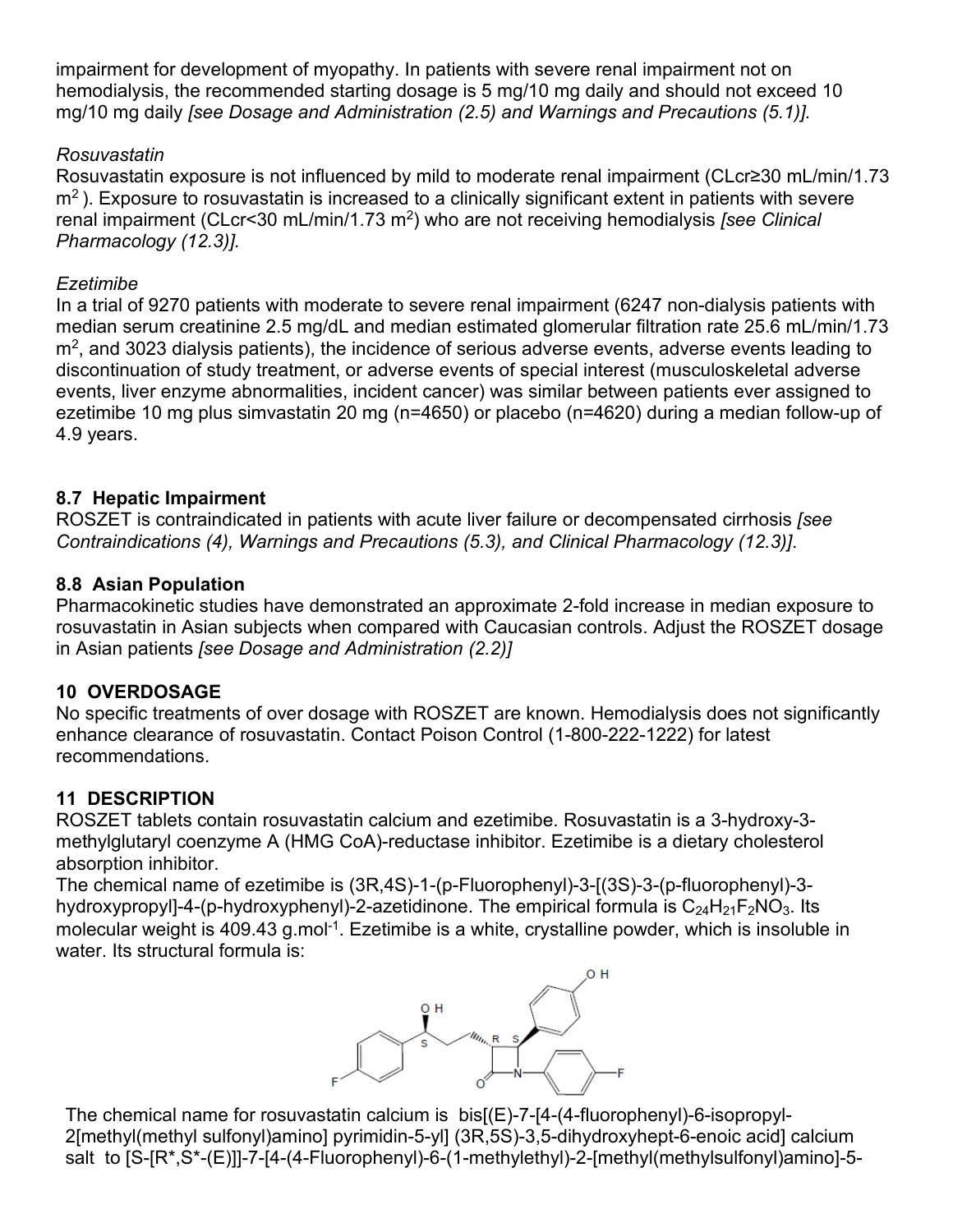pyrimidinyl]-3,5-dihydroxy-6-heptenoic acid, calcium salt (2:1). The empirical formula for rosuvastatin calcium is  $(C_{22}H_{27}FN_3O_6S)_2Ca$  and the molecular weight is 1001.14 g.mol<sup>-1</sup>. Rosuvastatin calcium is a white amorphous powder that is sparingly soluble in water and methanol, and slightly soluble in ethanol. Rosuvastatin calcium is a hydrophilic compound with a partition coefficient (octanol/water) of 0.13 at pH of 7.0. Its structural formula is:



ROSZET tablets 5 mg/10 mg, 10 mg/10 mg, 20 mg/10 mg, and 40 mg/10 mg contain the equivalent of 5, 10, 20, and 40 mg rosuvastatin (provided as rosuvastatin calcium 5.2, 10.4, 20.8, and 41.7 mg) and 10 mg ezetimibe. Each film-coated tablet of ROSZET contains the following inactive ingredients: pregelatinized starch, microcrystalline cellulose, meglumine, dibasic calcium phosphate dihydrate , crospovidone, colloidal silicon dioxide, sodium stearyl fumarate, mannitol, sodium lauryl sulfate, croscarmellose sodium, povidone, ferric oxide, and magnesium stearate. In addition, the film coating contains the following inactive ingredients: hypromellose, titanium dioxide, polyethylene glycol, and ferric oxide.

# **12 CLINICAL PHARMACOLOGY**

# **12.1 Mechanism of Action**

## *Rosuvastatin*

Rosuvastatin is an inhibitor of HMG CoA-reductase, the rate-limiting enzyme that converts 3-hydroxy-3-methylglutaryl coenzyme A to mevalonate, a precursor of cholesterol. In in vivo and in vitro studies, rosuvastatin produces its lipid-modifying effects in two ways. First, it increases the number of hepatic LDL receptors on the cell-surface to enhance uptake and catabolism of LDL. Second, rosuvastatin inhibits hepatic synthesis of VLDL, which reduces the total number of VLDL and LDL particles.

## *Ezetimibe*

The molecular target of ezetimibe is the sterol transporter, Niemann-Pick C1-Like 1 (NPC1L1), which is involved in the intestinal uptake of cholesterol and phytosterols. Ezetimibe localizes at the brush border of the small intestine and inhibits the absorption of cholesterol, leading to a decrease in the delivery of intestinal cholesterol to the liver. This causes a reduction of hepatic cholesterol stores and an increase in clearance of cholesterol from the blood.

## **12.2 Pharmacodynamics**

The maximum therapeutic response of rosuvastatin is usually achieved by 4 weeks and is maintained after that. The maximum therapeutic response of ezetimibe is generally achieved within 2 weeks and is maintained during chronic therapy.

## **12.3 Pharmacokinetics**

## Absorption *Rosuvastatin* In clinical pharmacology studies in man, peak plasma concentrations of rosuvastatin were reached 3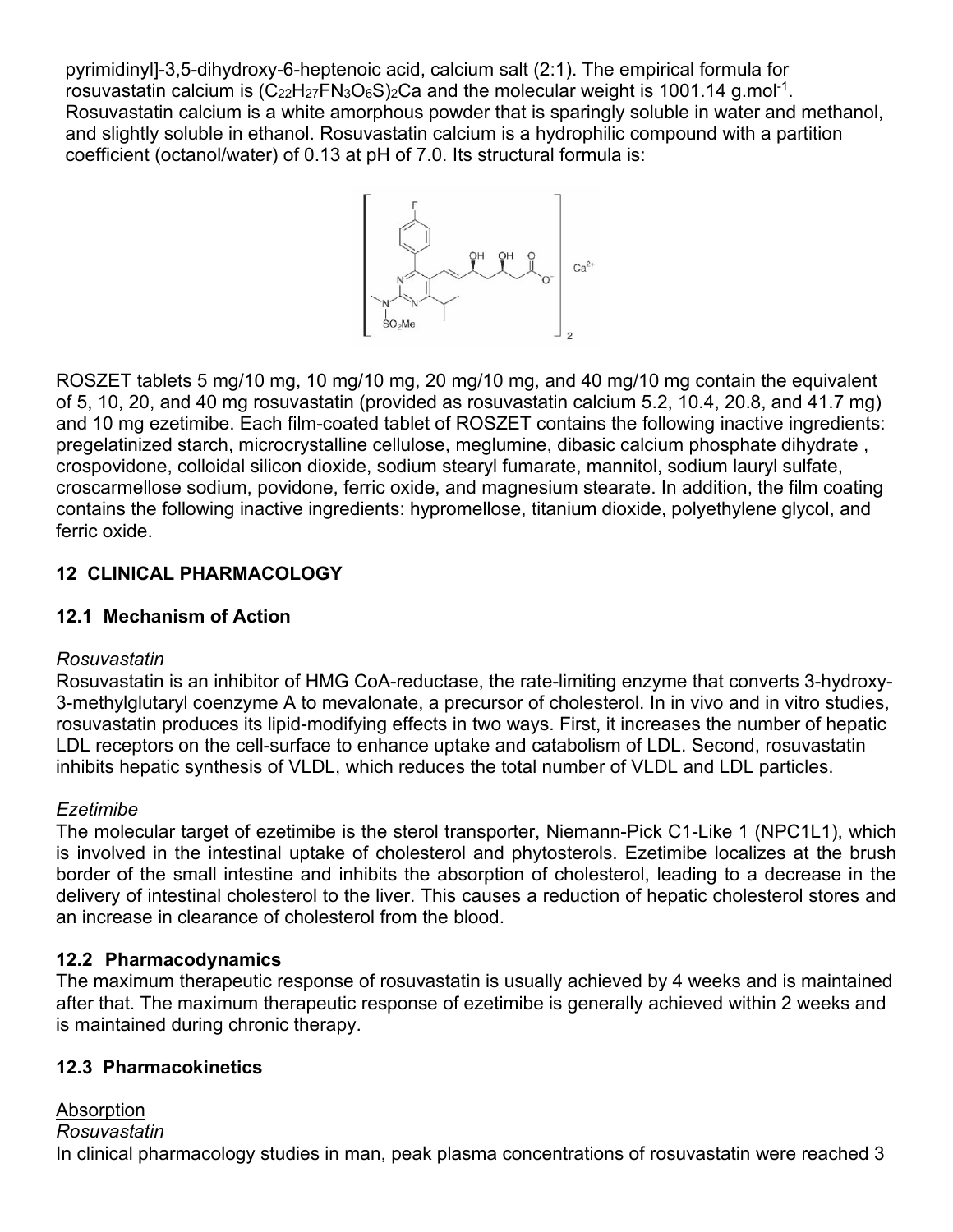to 5 hours following oral dosing. Both Cmax and AUC increased in approximate proportion to rosuvastatin dose. The absolute bioavailability of rosuvastatin is approximately 20%.The AUC of rosuvastatin does not differ following evening or morning drug administration.

Administration of rosuvastatin with food did not affect the AUC of rosuvastatin.

## *Ezetimibe*

After oral administration, ezetimibe is absorbed and extensively conjugated to a pharmacologically active phenolic glucuronide (ezetimibe-glucuronide). After a single 10-mg dose of ezetimibe to fasted adults, mean ezetimibe peak plasma concentrations (Cmax) of 3.4 to 5.5 ng/mL were attained within 4 to 12 hours (Tmax). Ezetimibe-glucuronide mean Cmax values of 45 to 71 ng/mL were achieved between 1 and 2 hours (Tmax). There was no substantial deviation from dose proportionality between 5 and 20 mg. The absolute bioavailability of ezetimibe cannot be determined, as the compound is virtually insoluble in aqueous media suitable for injection.

Concomitant food administration (high-fat or non-fat meals) had no effect on the extent of absorption of ezetimibe when administered as ezetimibe 10-mg tablets. The Cmax value of ezetimibe was increased by 38% with consumption of high-fat meals.

## **Distribution**

#### *Rosuvastatin*

Mean volume of distribution at steady-state of rosuvastatin is approximately 134 liters. Rosuvastatin is 88% bound to plasma proteins, mostly albumin. This binding is reversible and independent of plasma concentrations.

#### *Ezetimibe*

Ezetimibe and ezetimibe-glucuronide are highly bound (>90%) to human plasma proteins.

#### **Elimination**

#### *Rosuvastatin*

Rosuvastatin is not extensively metabolized; approximately 10% of a radiolabeled dose is recovered as metabolite. The major metabolite is N-desmethyl rosuvastatin, which is formed principally by cytochrome P450 \ 2C9, and *in vitro* studies have demonstrated that N-desmethyl rosuvastatin has approximately one-sixth to one-half the HMG-CoA reductase inhibitory activity of the parent compound. Overall, greater than 90% of active plasma HMG-CoA reductase inhibitory activity is accounted for by the parent compound.

Following oral administration, rosuvastatin and its metabolites are primarily excreted in the feces  $(90%)$ . The elimination half-life  $(t_{1/2})$  of rosuvastatin is approximately 19 hours. After an intravenous dose, approximately 28% of total body clearance was via the renal route, and 72% by the hepatic route.

#### *Ezetimibe*

Ezetimibe is primarily metabolized in the small intestine and liver via glucuronide conjugation with subsequent biliary and renal excretion. Minimal oxidative metabolism has been observed in all species evaluated. In humans, ezetimibe is rapidly metabolized to ezetimibe-glucuronide. Ezetimibe and ezetimibe- glucuronide are the major drug-derived compounds detected in plasma, constituting approximately 10 to 20% and 80 to 90% of the total drug in plasma, respectively. Both ezetimibe and ezetimibe-glucuronide are eliminated from plasma with a half-life of approximately 22 hours for both ezetimibe and ezetimibe- glucuronide. Plasma concentration-time profiles exhibit multiple peaks, suggesting enterohepatic recycling.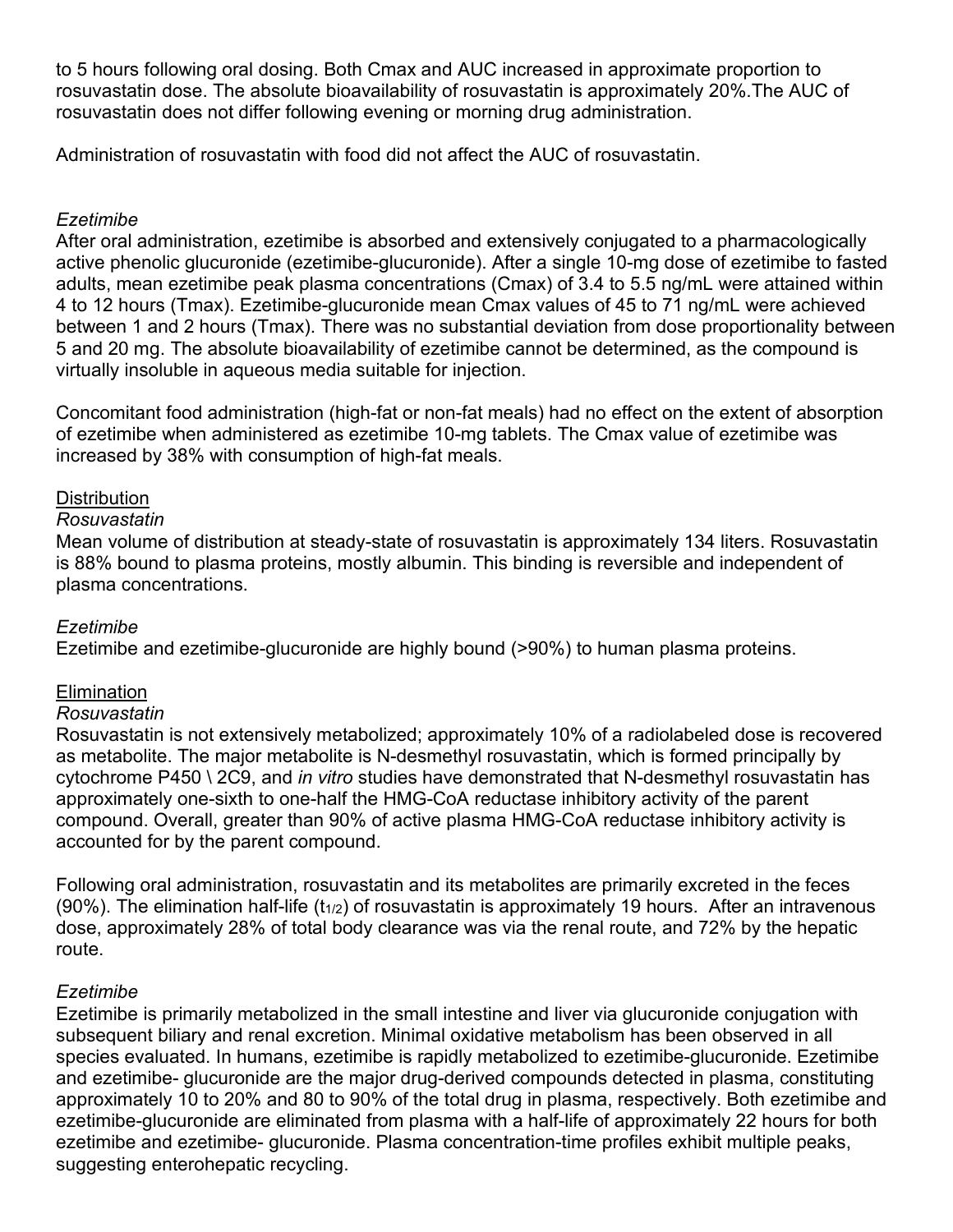Following oral administration of <sup>14</sup>C-ezetimibe (20 mg) to human subjects, total ezetimibe (ezetimibe + ezetimibe-glucuronide) accounted for approximately 93% of the total radioactivity in plasma. After 48 hours, there were no detectable levels of radioactivity in the plasma. Approximately 78% and 11% of the administered radioactivity were recovered in the feces and urine, respectively, over a 10 day collection period. Ezetimibe was the major component in feces and accounted for 69% of the administered dose, while ezetimibe-glucuronide was the major component in urine and accounted for 9% of the administered dose.

#### Specific Populations

#### *Geriatric Patients*

#### *Rosuvastatin*

There were no differences in plasma concentrations of rosuvastatin between the nonelderly and elderly populations (age ≥65 years).

#### *Ezetimibe*

In a multiple-dose study with ezetimibe given 10 mg once daily for 10 days, plasma concentrations for total ezetimibe were about 2-fold higher in older (≥65 years) healthy subjects compared to younger subjects.

#### *Gender*

#### *Rosuvastatin*

There were no differences in plasma concentrations of rosuvastatin between men and women.

#### *Ezetimibe*

In a multiple-dose study with ezetimibe given 10 mg once daily for 10 days, plasma concentrations for total ezetimibe were slightly higher (<20%) in women than in men.

#### *Race*

#### *Rosuvastatin*

A population pharmacokinetic analysis revealed no clinically relevant differences in pharmacokinetics among Caucasian, Hispanic, and Black or Afro-Caribbean groups. However, pharmacokinetic studies, including one conducted in the US, have demonstrated an approximate 2-fold elevation in median exposure (AUC and C<sub>max</sub>) in Asian subjects when compared with a Caucasian control group. *[See Dosage and Administration (2.1) and Specific Populations (8.8).]*

#### *Ezetimibe*

Based on a meta-analysis of multiple-dose pharmacokinetic studies, there were no pharmacokinetic differences between Black and Caucasian subjects. Studies in Asian subjects indicated that the pharmacokinetics of ezetimibe were similar to those seen in Caucasian subjects**.**

#### *Hepatic Impairment*

#### *Rosuvastatin*

In patients with chronic alcohol liver disease, plasma concentrations of rosuvastatin were modestly increased. In patients with Child-Pugh A disease, C<sub>max</sub> and AUC were increased by 60% and 5%, respectively, as compared with patients with normal liver function. In patients with Child-Pugh B disease, C<sub>max</sub> and AUC were increased 100% and 21%, respectively, compared with patients with normal liver function *[see Contraindications (4) and Warnings and Precautions (5.2)]*.

#### *Ezetimibe*

After a single 10-mg dose of ezetimibe, the mean AUC for total ezetimibe was increased approximately 1.7-fold in patients with mild hepatic impairment (Child-Pugh score 5 to 6), compared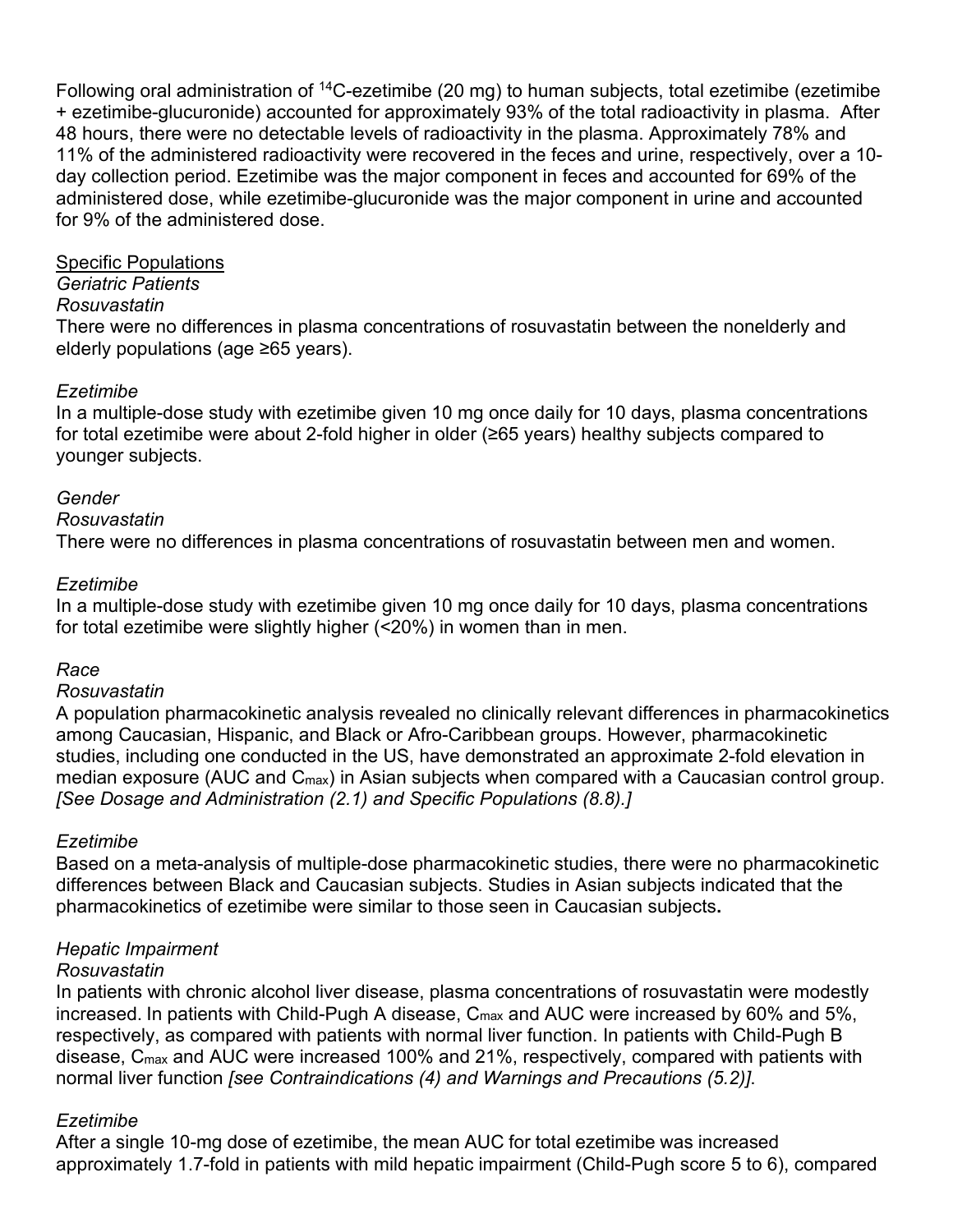to healthy subjects. The mean AUC values for total ezetimibe and ezetimibe increased approximately 3- to 4-fold and 5- to 6- fold, respectively, in patients with moderate (Child-Pugh score 7 to 9) or severe hepatic impairment (Child- Pugh score 10 to 15). In a 14-day, multiple-dose study (10 mg daily) in patients with moderate hepatic impairment, the mean AUC for total ezetimibe and ezetimibe increased approximately 4-fold on both Day 1 and Day 14 when compared to healthy subjects *[see Contraindications (4) and Warnings and Precautions (5.2), and Specific Populations (8.7)].*

## *Renal Impairment*

## *Rosuvastatin*

Mild to moderate renal impairment (CL<sub>cr</sub> ≥30 mL/min/1.73 m<sup>2</sup>) had no influence on plasma concentrations of rosuvastatin. However, plasma concentrations of rosuvastatin increased to a clinically significant extent (about 3-fold) in patients with severe renal impairment ( $CL<sub>cr</sub>$  <30 mL/min/1.73 m<sup>2</sup>) not receiving hemodialysis compared with healthy subjects ( $CL<sub>cr</sub> > 80$  mL/min/1.73  $\mathrm{m}^2$ ). Steady-state plasma concentrations of rosuvastatin in patients on chronic hemodialysis were approximately 50% greater compared with healthy volunteer subjects with normal renal function.

## *Ezetimibe*

After a single 10-mg dose of ezetimibe in patients with severe renal disease (n=8; mean CL<sub>cr</sub>≤30 mL/min/1.73 m<sup>2</sup>), the mean AUC values for total ezetimibe, ezetimibe-glucuronide, and ezetimibe were increased approximately 1.5-fold, compared to healthy subjects (n=9).

## Drug Interactions

No clinically significant pharmacokinetic interaction was seen when ezetimibe was coadministered with rosuvastatin. Specific pharmacokinetic drug interaction studies with ROSZET have not been performed.

## *Cytochrome P450*

Rosuvastatin clearance is not dependent on metabolism by cytochrome P450 3A4 to a clinically significant extent. Rosuvastatin is a substrate for certain transporter proteins including the hepatic uptake transporter organic anion-transporting polyprotein 1B1 (OATP1B1) and efflux transporter breast cancer resistance protein (BCRP) *[see Dosage and Administration (2.3) and Drug Interactions (7.1, 7.3)].*

Ezetimibe had no significant effect on a series of probe drugs (caffeine, dextromethorphan, tolbutamide, and IV midazolam) known to be metabolized by cytochrome P450 (1A2, 2D6, 2C8/9 and 3A4) in a "cocktail" study of twelve healthy adult males. This indicates that ezetimibe is neither an inhibitor nor an inducer of these cytochrome P450 isozymes.

#### *Rosuvastatin* **Table 8: Effect of Coadministered Drugs on Rosuvastatin Systemic Exposure**

| Coadministered drug and dosing<br>regimen        | <b>Rosuvastatin</b> |                                                                                |                       |
|--------------------------------------------------|---------------------|--------------------------------------------------------------------------------|-----------------------|
|                                                  |                     | <b>Mean Ratio (ratio with/without</b><br>coadministered drug) No<br>Effect=1.0 |                       |
|                                                  | Dose $(mg)^{7}$     | <b>Change in AUC</b>                                                           | <b>Change in Cmax</b> |
| Sofosbuvir/velpatasvir/voxilaprevir (400         | 10 mg single        | 7.39 <sup>2</sup>                                                              | 18.882                |
| l mg-100 mg-100 mg) + Voxilaprevir (100 <b> </b> | dose                | $(6.68 - 8.18)^3$                                                              | $(16.23 - 21.96)^3$   |
| mg) QD for 15 days                               |                     |                                                                                |                       |
| Cyclosporine – stable dose required              | 10 mg QD for        | $7.1^2$                                                                        | $11^2$                |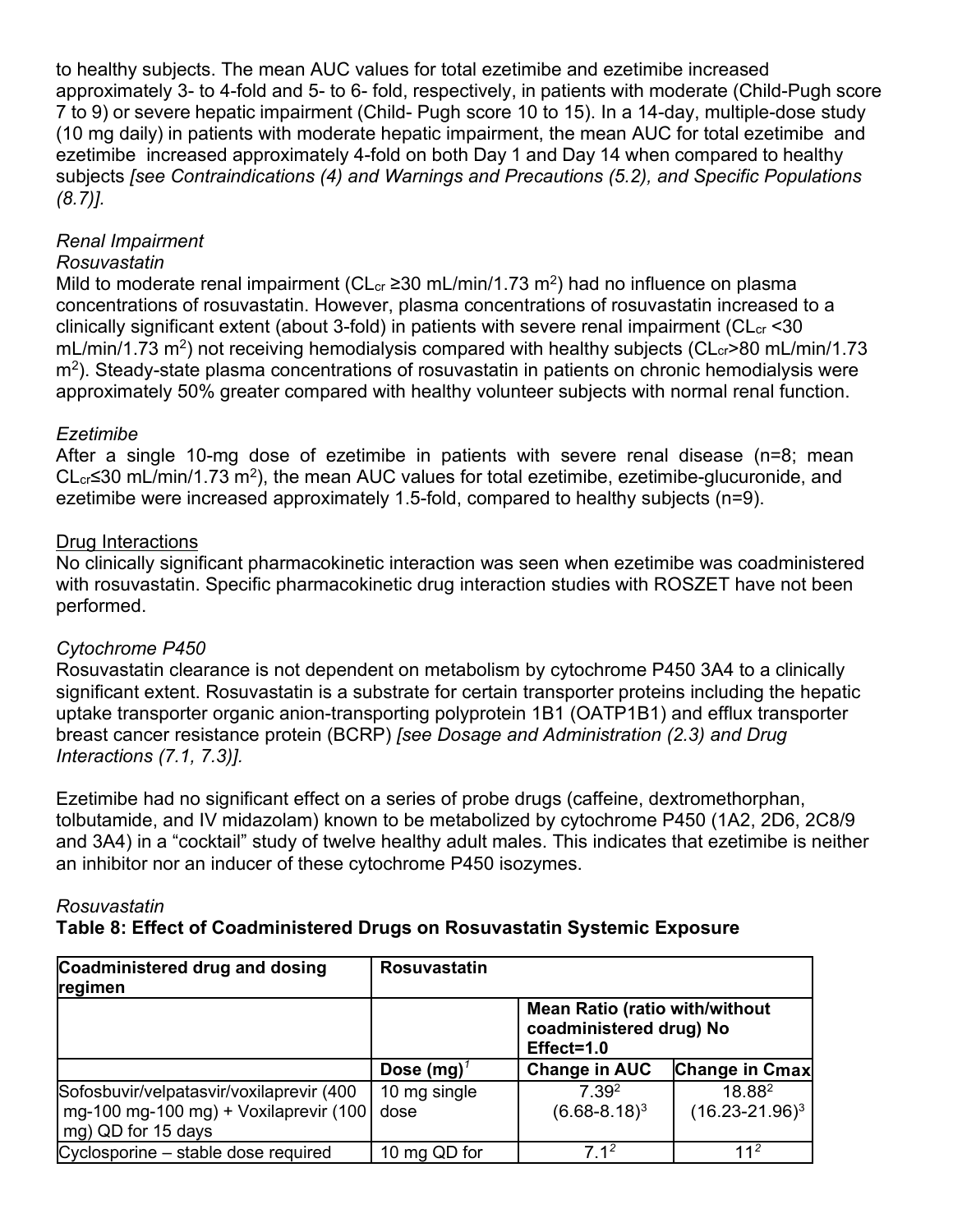| (75 mg – 200 mg BID)                   | 10 days           |                                |                                                         |
|----------------------------------------|-------------------|--------------------------------|---------------------------------------------------------|
| Darolutamide 600 mg BID, 5 days        | 5 mg, single dose | $5.2^2$                        | $~25^2$                                                 |
| Regorafenib 160 mg OD, 14 days         | 5 mg single dose  | $3.8^{2}$                      | $\frac{4.6^2}{7^2}$                                     |
| Atazanavir/ritonavir combination       |                   | $3.1^{2}$                      |                                                         |
| 300 mg/100 mg QD for 8 days            | $10 \, \text{mg}$ |                                |                                                         |
| Simeprevir 150 mg QD, 7 days           | 10 mg, single     | $2.8^{2}$                      | $3.2^{2}$                                               |
|                                        | dose              | $\frac{(2.3-3.4)^3}{2.69^2}$   | $\frac{(2.6-3.9)^3}{2.61^2}$                            |
| Velpatasvir 100 mg once daily          | 10 mg single      |                                |                                                         |
|                                        | dose              | $\frac{(2.46-2.94)^3}{2.59^2}$ | $\frac{(2.32-2.92)^3}{7.13^2}$                          |
| Ombitasvir 25 mg/paritaprevir 150 mg/  | 5 mg single dose  |                                |                                                         |
| ritonavir 100 mg + dasabuvir 400 mg    |                   | $(2.09 - 3.21)^3$              | $(5.11-9.96)^3$                                         |
| <b>BID</b>                             |                   |                                |                                                         |
| Elbasvir 50 mg/grazoprevir 200 mg QD   | 10 mg single      | 2.26 <sup>2</sup>              | $5.49^{2}$                                              |
|                                        | dose              | $\frac{(1.89-2.69)^3}{2.15^2}$ | $\frac{(4.29-7.04)^3}{5.62^2}$                          |
| Glecaprevir 400 mg/pibrentasvir 120 mg | 5 mg once daily   |                                |                                                         |
| QD                                     |                   | $\frac{(1.88-2.46)^3}{2.1^2}$  |                                                         |
| Lopinavir/ritonavir combination        | 20 mg QD for      |                                | $\frac{(4.80-6.59)^3}{5^2}$ $\frac{(3.4-6.4)^3}{2.2^2}$ |
| 400 mg/100 mg BID for 17 days          | 7 days            | $(1.7 - 2.6)^3$                |                                                         |
| Gemfibrozil 600 mg BID for 7 days      | 80 mg             | $1.9^{2}$                      |                                                         |
|                                        |                   | $\frac{(1.6-2.2)^3}{1.6}$      | $\frac{(1.8-2.7)^3}{2}$                                 |
| Eltrombopag 75 mg QD, 5 days           | $10 \text{ mg}$   |                                |                                                         |
|                                        |                   | $\frac{(1.4-1.7)^3}{1.5}$      | $\frac{(-1.8-2.3)^3}{2.4}$                              |
| Darunavir 600 mg/ritonavir 100 mg BID, | 10 mg QD for 7    |                                |                                                         |
| 7 days                                 | days              | $\frac{(1.0-2.1)^3}{1.4}$      | $\frac{(1.6-3.6)^3}{2.2}$                               |
| Tipranavir/ritonavir combination       | $10 \text{ mg}$   |                                |                                                         |
| 500 mg/200 mg BID for 11 days          |                   | $(1.2 - 1.6)^3$                | $(1.8 - 2.7)^3$                                         |
| Dronedarone 400 mg BID                 | $10 \, mg$        | 1.4                            |                                                         |
| Itraconazole 200 mg QD, 5 days         |                   | 1.4                            | 1.4                                                     |
|                                        | 10 mg or 80 mg    | $(1.2 - 1.6)^3$                | $(1.2 - 1.5)^3$                                         |
|                                        |                   | 1.3                            | 1.2                                                     |
|                                        |                   | $\frac{(1.1-1.4)^3}{1.2}$      | $\frac{(0.9-1.4)^3}{1.2}$                               |
| Ezetimibe 10 mg QD, 14 days            | 10 mg QD for      |                                |                                                         |
| Fosamprenavir/ritonavir                | 14 days           | $(0.9 - 1.6)^3$                | $(0.8-1.6)^3$                                           |
| 700 mg/100 mg BID for 7 days           | 10 mg             | 1.1                            | 1.5                                                     |
| Fenofibrate 67 mg TID for 7 days       | $10 \text{ mg}$   | $\leftrightarrow$              | 1.2                                                     |
|                                        |                   |                                | $(1.1 - 1.3)^3$                                         |
| Rifampicin 450 mg QD, 7 days           | $20 \, mg$        | $\longleftrightarrow$          |                                                         |
| Aluminum & magnesium hydroxide         |                   |                                |                                                         |
| combination antacid                    |                   |                                |                                                         |
| Administered simultaneously            | 40 mg             | $0.5^2$                        | $0.5^2$                                                 |
|                                        |                   | $(0.4 - 0.5)^3$                | $(0.4 - 0.6)^3$                                         |
| Administered 2 hours apart             | 40 mg             | 0.8                            | 0.8                                                     |
|                                        |                   | $(0.7 - 0.9)^3$                | $(0.7-1.0)^3$                                           |
| Ketoconazole 200 mg BID for 7 days     | 80 mg             | 1.0                            | 1.0                                                     |
|                                        |                   | $(0.8-1.2)^3$                  | $(0.7-1.3)^3$                                           |
| Fluconazole 200 mg QD for 11 days      | 80 mg             | 1.1                            | 1.1                                                     |
|                                        |                   | $(1.0-1.3)^3$                  | $(0.9-1.4)^3$                                           |
| Erythromycin 500 mg QID for 7 days     | 80 mg             | 0.8                            | 0.7                                                     |
|                                        |                   | $(0.7 - 0.9)^3$                | $(0.5-0.9)^3$                                           |

QD= Once daily, BID= Twice daily, TID= Three times daily, QID= Four times daily

 $1$  Single dose unless otherwise noted.

<sup>2</sup> Clinically significant *[See Dosage and Administration (2), Warnings and Precautions (5), and Drug Interactions (7)]*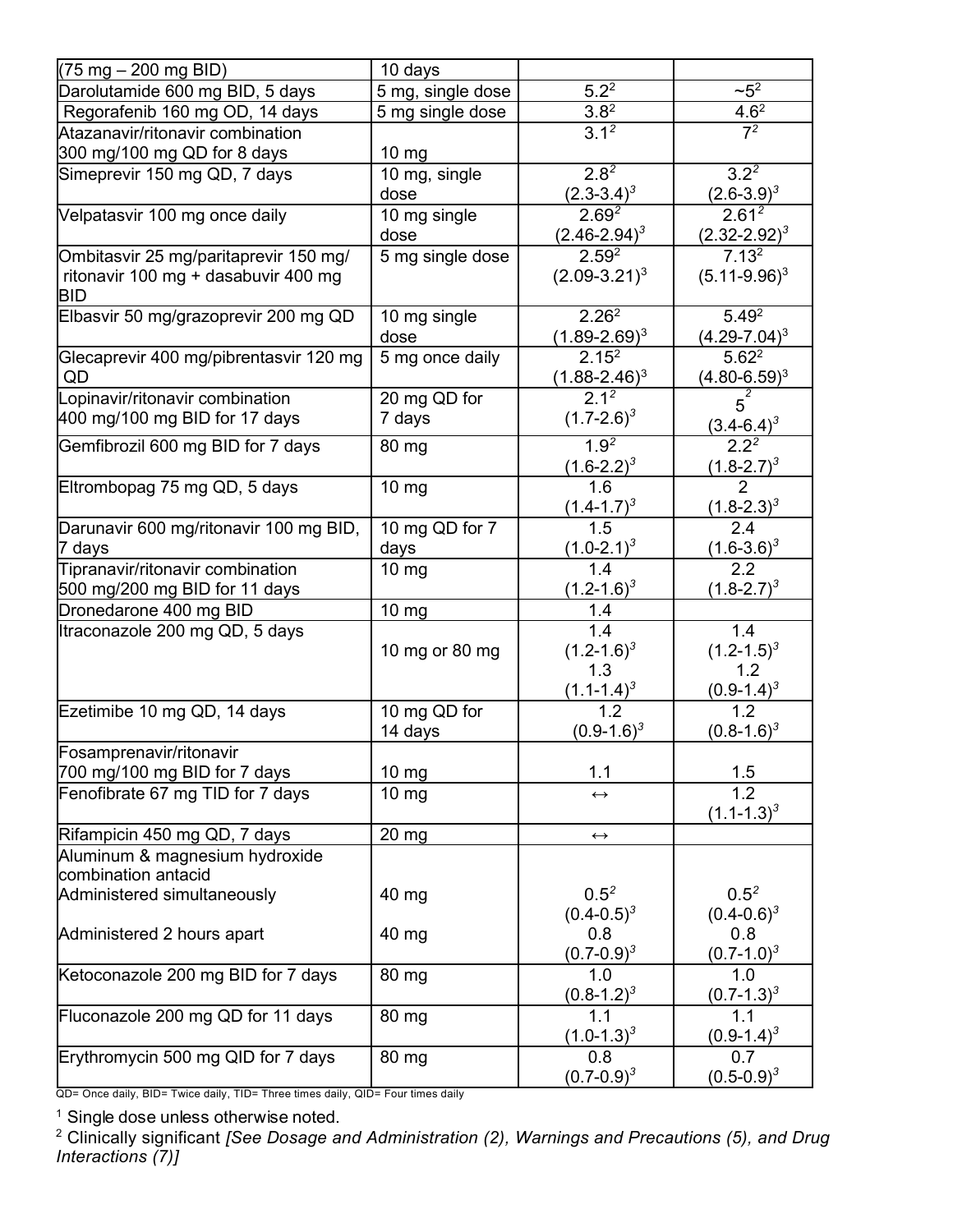| Rosuvastatin<br>Dosage Regimen | <b>Coadministered Drug</b>                                                                                               |                                                                                      |                                                                          |
|--------------------------------|--------------------------------------------------------------------------------------------------------------------------|--------------------------------------------------------------------------------------|--------------------------------------------------------------------------|
|                                |                                                                                                                          | <b>Mean Ratio (ratio with/without</b><br>coadministered drug)<br>No Effect=1.0       |                                                                          |
|                                | <b>Name and Dose</b>                                                                                                     | <b>Change in AUC</b>                                                                 | <b>Change in</b><br>Cmax                                                 |
| 40 mg QD for 10<br>days        | Warfarin $1$<br>25 mg single dose                                                                                        | <b>R</b> -Warfarin<br>1.0<br>$(1.0 - 1.1)^2$<br>S-Warfarin<br>1.1<br>$(1.0 - 1.1)^2$ | R-Warfarin<br>1.0<br>$(0.9-1.0)^2$<br>S-Warfarin<br>1.0<br>$(0.9-1.1)^2$ |
| 40 mg QD for 12<br>days        | Digoxin<br>0.5 mg single dose                                                                                            | 1.0<br>$(0.9-1.2)^2$                                                                 | 1.0<br>$(0.9-1.2)^2$                                                     |
| 40 mg QD for 28<br>days        | <b>Oral Contraceptive</b><br>(ethinyl estradiol 0.035 mg &<br>norgestrel 0.180,<br>0.215 and 0.250 mg) QD for 21<br>Days | EE 1.3<br>$(1.2 - 1.3)^2$<br><b>NG 1.3</b><br>$(1.3 - 1.4)^2$                        | EE 1.3<br>$(1.2 - 1.3)^2$<br><b>NG 1.2</b><br>$(1.1 - 1.3)^2$            |

## **Table 9: Effect of Rosuvastatin Coadministration on Systemic Exposure to Other Drugs**

EE = ethinyl estradiol, NG = norgestrel, QD= Once daily

<sup>1</sup> Clinically significant pharmacodynamic effects *[see Drug Interactions (7)]*

 $2$  Mean ratio with 90% CI (with/without coadministered drug, e.g., 1= no change, 0.7=30% decrease, 11=11fold increase in exposure)

#### *Ezetimibe*

## **Table 10: Effect of Co-Administered Drugs on Total Ezetimibe**

| <b>Coadministered Drug and</b><br><b>Dosing Regimen</b>                         | <b>Total Ezetimibe*</b> |                   |  |
|---------------------------------------------------------------------------------|-------------------------|-------------------|--|
|                                                                                 | <b>Change in AUC</b>    | Change in<br>Cmax |  |
| Cyclosporine-stable dose required (75-150<br>mg $BID$ <sup>1,2</sup>            | ↑240%                   | ↑290%             |  |
| Fenofibrate, 200 mg QD, 14 days <sup>2</sup>                                    | 148%                    | ↑64%              |  |
| Gemfibrozil, 600 mg BID, 7 days <sup>2</sup>                                    | 164%                    | ↑91%              |  |
| Cholestyramine, 4 g BID, 14 days <sup>2</sup>                                   | ⊥55%                    | 14%               |  |
| Aluminum & magnesium hydroxide<br>combination antacid, single dose <sup>3</sup> | ⊥4%                     | 130%              |  |
| Cimetidine, 400 mg BID, 7 days                                                  | 16%                     | 122%              |  |
| Glipizide, 10 mg, single dose                                                   | ↑4%                     | ⊥8%               |  |
| <b>Statins</b>                                                                  |                         |                   |  |
| Lovastatin 20 mg QD, 7 days                                                     | ↑9%                     | ↑3%               |  |
| Pravastatin 20 mg QD, 14 days                                                   | ↑7%                     | ↑23%              |  |
| Atorvastatin 10 mg QD, 14 days                                                  | 12%                     | ↑12%              |  |
| Rosuvastatin 10 mg QD, 14 days                                                  | ↑13%                    | ↑18%              |  |
| Fluvastatin 20 mg QD, 14 days                                                   | ⊥19%                    | ↑7%               |  |

\* Based on 10-mg dose of ezetimibe

<sup>1</sup> Post-renal transplant patients with mild impaired or normal renal function. In a different study, a renal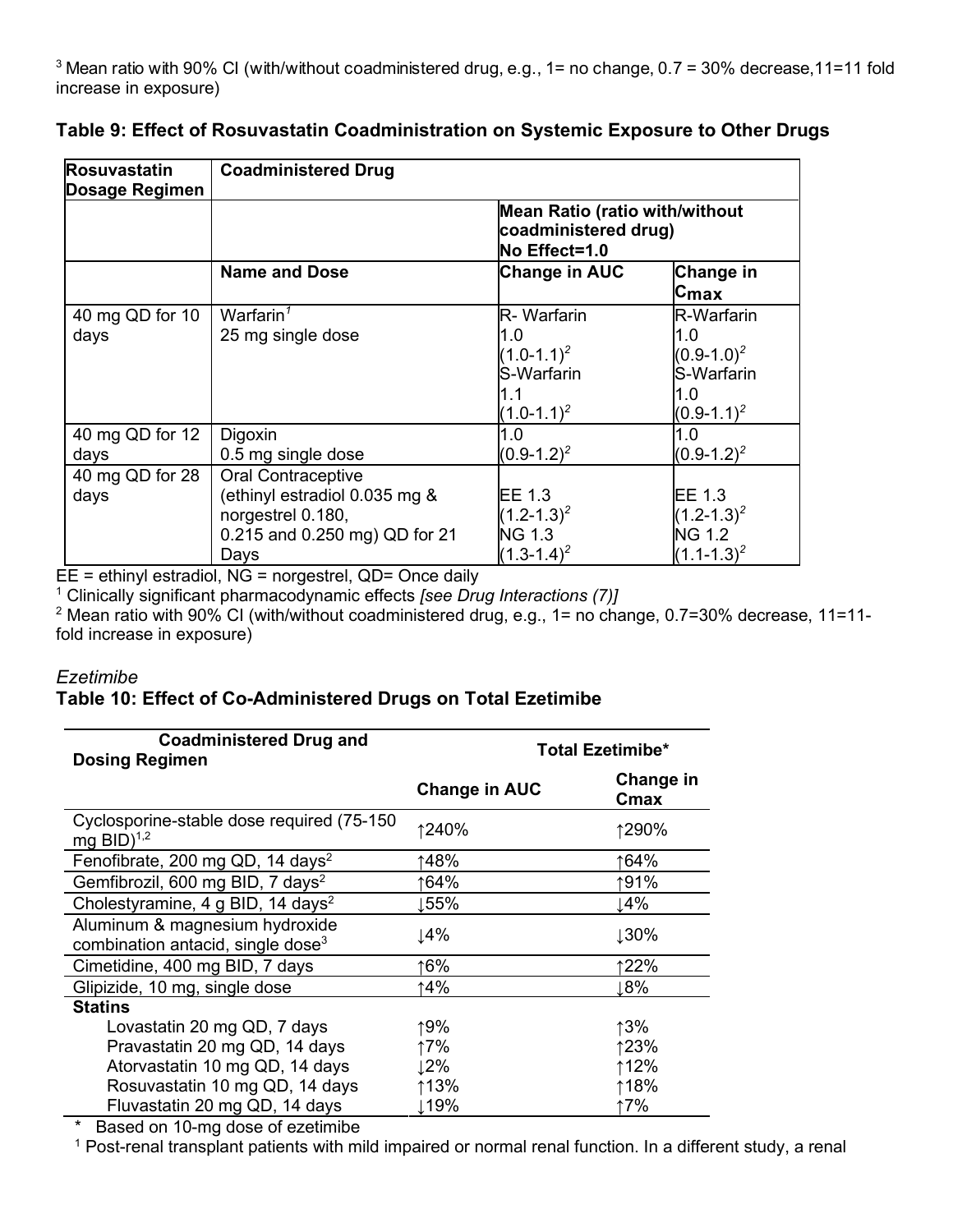transplant patient with severe renal impairment (creatinine clearance of 13.2 mL/min/1.73m<sup>2</sup>) who was receiving multiple medications, including cyclosporine, demonstrated a 12-fold greater exposure to total ezetimibe compared to healthy subjects.

<sup>2</sup> *See Drug Interactions (7)*

 $3$  Supralox $^{\circledR}$ , 20 mL

| <b>Coadministered Drug and its</b><br><b>Dosage Regimen</b> | <b>Ezetimibe Dosage</b><br><b>Regimen</b> | <b>Change in AUC</b><br>Ωf<br>Coadministered<br>Drug | <b>Change in Cmax</b><br>Ωf<br>Coadministered<br>Drug |
|-------------------------------------------------------------|-------------------------------------------|------------------------------------------------------|-------------------------------------------------------|
| Warfarin, 25 mg single dose on Day                          | 10 mg QD, 11 days                         | 12% (R-warfarin)                                     | 13% (R-warfarin)                                      |
|                                                             |                                           | 14% (S-warfarin)                                     | ↓1% (S-warfarin)                                      |
| Digoxin, 0.5 mg single dose                                 | 10 mg QD, 8 days                          | ↑2%                                                  | Լ7%                                                   |
| Gemfibrozil, 600 mg BID, 7 days*                            | 10 mg QD, 7 days                          | Լ1%                                                  | ⊥11%                                                  |
| Ethinyl estradiol and levonorgestrel,                       | 10 mg QD, Days 8-                         | Ethinyl estradiol                                    | Ethinyl estradiol                                     |
| QD, 21 days                                                 | 14 of 21 day oral                         | $0\%$                                                | 19%                                                   |
|                                                             | contraceptive cycle                       | Levonorgestrel                                       | Levonorgestrel                                        |
|                                                             |                                           | 0%                                                   | ↓5%                                                   |
| Glipizide, 10 mg on Days 1 and 9                            | 10 mg QD, Days 2-<br>9                    | 13%                                                  | 15%                                                   |
| Fenofibrate, 200 mg QD, 14 days*                            | 10 mg QD, 14 days                         | ↑11%                                                 | ↑7%                                                   |
| Cyclosporine, 100 mg single dose<br>Day 7*                  | 20 mg QD, 8 days                          | ↑15%                                                 | ↑10%                                                  |
| <b>Statins</b>                                              |                                           |                                                      |                                                       |
| Lovastatin 20 mg QD, 7 days                                 | 10 mg QD, 7 days                          | ↑19%                                                 | ↑3%                                                   |
| Pravastatin 20 mg QD, 14 days                               | 10 mg QD, 14 days                         | ↓20%                                                 | 124%                                                  |
| Atorvastatin 10 mg QD, 14 days                              | 10 mg QD, 14 days                         | ⊥4%                                                  | ↑7%                                                   |
| Rosuvastatin 10 mg QD,14<br>days                            | 10 mg QD, 14 days                         | ↑19%                                                 | ↑17%                                                  |
| Fluvastatin 20 mg QD, 14 days                               | 10 mg QD, 14 days                         | ↓39%                                                 | 127%                                                  |

# **Table 11: Effect of Ezetimibe Coadministration on Systemic Exposure to Other Drugs**

\* *See Drug Interactions (7)*

## **12.5 Pharmacogenomics**

Disposition of statins, including rosuvastatin, involves OATP1B1 and other transporter proteins. Higher plasma concentrations of rosuvastatin have been reported in very small groups of patients (n=3 to 5) who have two reduced function alleles of the gene that encodes OATP1B1 (SLCO1B1 521T > C). The frequency of this genotype (i.e., SLCO1B1 521T>C) is generally lower than 5% in most racial/ethnic groups. The impact of this polymorphism on rosuvastatin is unknown.

# **13 NONCLINICAL TOXICOLOGY**

# **13.1 Carcinogenesis, Mutagenesis, Impairment of Fertility**

No animal carcinogenicity or fertility studies have been conducted with the combination of rosuvastatin and ezetimibe.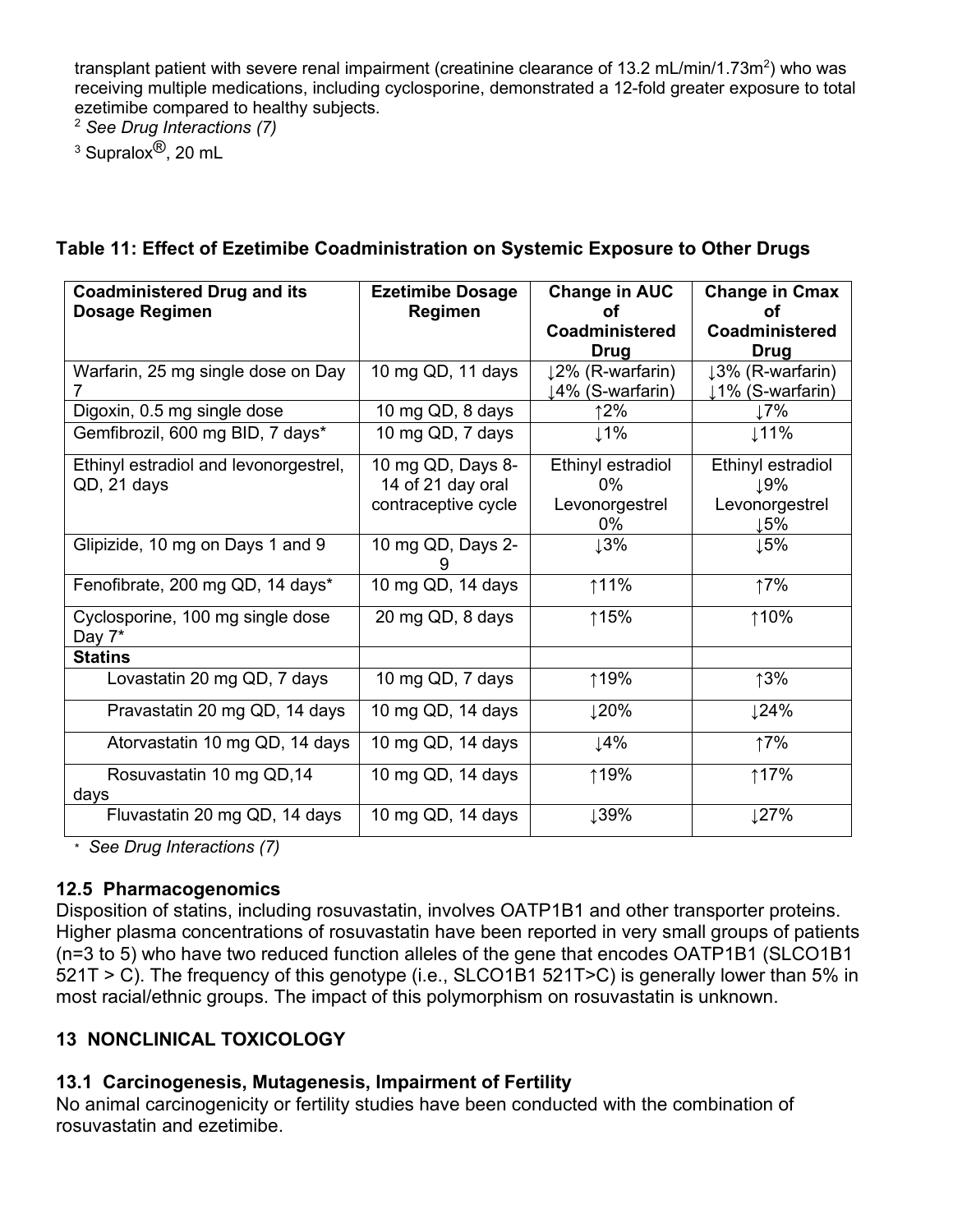#### *Rosuvastatin*

In a 104-week carcinogenicity study in rats at dose levels of 2, 20, 60, or 80 mg/kg/day by oral gavage, the incidence of uterine stromal polyps was significantly increased in females at 80 mg/kg/day at systemic exposure 20 times the human exposure at 40 mg/day based on AUC. Increased incidence of polyps was not seen at lower doses.

In a 107-week carcinogenicity study in mice given 10, 60, or 200 mg/kg/day by oral gavage, an increased incidence of hepatocellular adenoma/carcinoma was observed at 200 mg/kg/day at systemic exposures 20 times the human exposure at 40 mg/day based on AUC. An increased incidence of hepatocellular tumors was not seen at lower doses.

Rosuvastatin was not mutagenic or clastogenic with or without metabolic activation in the Ames test with *Salmonella typhimurium* and *Escherichia coli*, the mouse lymphoma assay, and the chromosomal aberration assay in Chinese hamster lung cells. Rosuvastatin was negative in the *in vivo* mouse micronucleus test.

In rat fertility studies with oral gavage doses of 5, 15, 50 mg/kg/day, males were treated for 9 weeks prior to and throughout mating and females were treated 2 weeks prior to mating and throughout mating until gestation day 7. No adverse effect on fertility was observed at 50 mg/kg/day (systemic exposures up to 10 times the human exposure at 40 mg/day based on AUC). In testicles of dogs treated with rosuvastatin at 30 mg/kg/day for one month, spermatidic giant cells were seen. Spermatidic giant cells were observed in monkeys after 6-month treatment at 30 mg/kg/day in addition to vacuolation of seminiferous tubular epithelium. Exposures in the dog were 20 times and in the monkey 10 times the human exposure at 40 mg/day based on body surface area. Similar findings have been seen with other drugs in this class.

#### *Ezetimibe*

A 104-week dietary carcinogenicity study with ezetimibe was conducted in rats at doses up to 1500 mg/kg/day (males) and 500 mg/kg/day (females) (~20 times the human exposure at 10 mg daily based on  $AUC_{0-24hr}$  for total ezetimibe). A 104-week dietary carcinogenicity study with ezetimibe was also conducted in mice at doses up to 500 mg/kg/day (>150 times the human exposure at 10 mg daily based on  $AUC_{0.24hr}$  for total ezetimibe). There were no statistically significant increases in tumor incidences in drug-treated rats or mice.

No evidence of mutagenicity was observed *in vitro* in a microbial mutagenicity (Ames) test with *Salmonella typhimurium* and *Escherichia coli* with or without metabolic activation. No evidence of clastogenicity was observed *in vitro* in a chromosomal aberration assay in human peripheral blood lymphocytes with or without metabolic activation. In addition, there was no evidence of genotoxicity in the *in vivo* mouse micronucleus test.

In oral (gavage) fertility studies of ezetimibe conducted in rats, there was no evidence of reproductive toxicity at doses up to 1000 mg/kg/day in male or female rats (~7 times the human exposure at 10 mg daily based on  $AUC_{0-24hr}$  for total ezetimibe).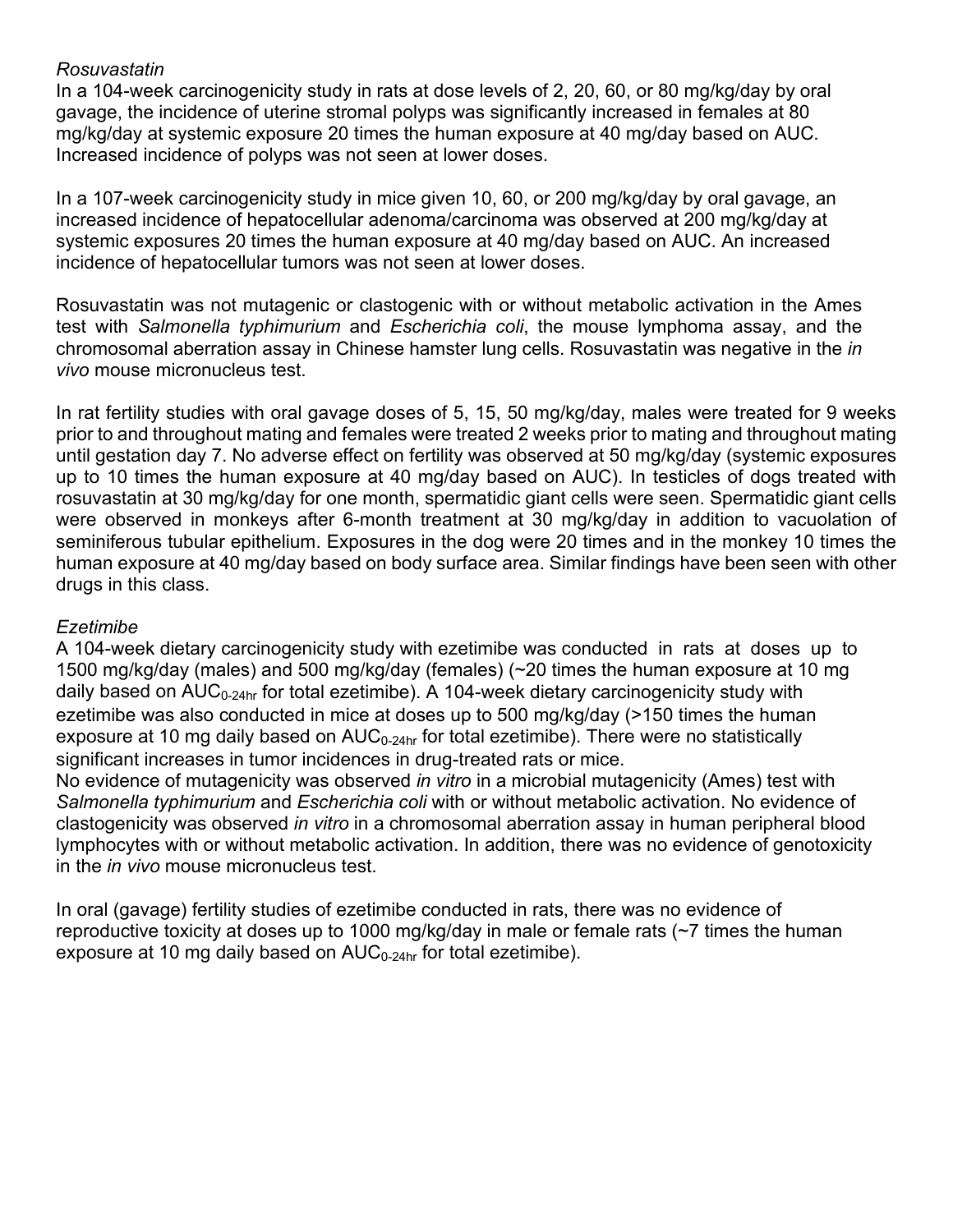## **14 CLINICAL STUDIES**

## **14.1 Primary Hyperlipidemia**

ROSZET reduces total-C, LDL-C, Apo B, and non-HDL-C in adults with hyperlipidemia.

#### *Rosuvastatin monotherapy*

In a multicenter, double-blind, placebo-controlled, dose-ranging study in patients with hyperlipidemia, rosuvastatin given as a single daily dose for 6 weeks significantly reduced Total-C, LDL-C, non-HDL-C, and Apo B, across the dose range (Table 12).

| Table 12. Dose-Response of Rosuvastatin Monotherapy in Patients with Hyperlipidemia |
|-------------------------------------------------------------------------------------|
| (Adjusted Mean % Change from Baseline at Week 6)                                    |

| Dose               | N  | Гоtal-C | LDL-C | Non-HDL-C                | Apo B | TG    | HDL-C |
|--------------------|----|---------|-------|--------------------------|-------|-------|-------|
| Placebo            | 13 | -5      | $-7$  | $\overline{\phantom{0}}$ | -3    | -3    |       |
| Rosuvastatin 5 mg  |    | $-33$   | $-45$ | -44                      | $-38$ | $-35$ |       |
| Rosuvastatin 10 mg |    | $-36$   | $-52$ | $-48$                    | $-42$ | $-10$ |       |
| Rosuvastatin 20 mg |    | -40     | $-55$ | -51                      | $-46$ | $-23$ |       |
| Rosuvastatin 40 mg | 18 | $-46$   | $-63$ | $-60$                    | $-54$ | $-28$ |       |

## *Ezetimibe added to ongoing statin therapy*

In a multicenter, double-blind, placebo-controlled, 8-week study, 769 patients with primary hyperlipidemia, known coronary heart disease or multiple cardiovascular risk factors who were already receiving statin monotherapy, but who had not met their NCEP ATP II target LDL-C goal were randomized to receive either ezetimibe or placebo in addition to their ongoing statin.

Ezetimibe, added to ongoing statin therapy, significantly lowered total-C, LDL-C, Apo B, non-HDL-C, and TG, and increased HDL-C compared with a statin administered alone (Table 13). LDL-C reductions induced by ezetimibe were generally consistent across all statins.

Table 13: Response to Addition of Ezetimibe to Ongoing Statin Therapy<sup>1</sup> in Patients with Hyperlipidemia (Mean<sup>2</sup> % Change from Treated Baseline<sup>3</sup>)

| <b>Treatment (Daily</b>                               | N   | Total-C | LDL-C | Apo B | Non-HDL-C | TG    | HDL-C |
|-------------------------------------------------------|-----|---------|-------|-------|-----------|-------|-------|
| Dose)                                                 |     |         |       |       |           |       |       |
| <sup>1</sup> Ongoing Statin +<br>Placebo <sup>4</sup> | 390 | $-2$    | -4    | -3    | -3        | -3    |       |
| Ongoing Statin +<br>$E$ zetimibe <sup>4</sup>         | 379 | $-17$   | $-25$ | $-19$ | $-23$     | $-14$ | $+3$  |

1 Patients receiving each statin: 40% atorvastatin, 31% simvastatin, 29% others (pravastatin, fluvastatin, cerivastatin, lovastatin)

2 For triglycerides, median % change from baseline

3 Baseline – on a statin alone

4 Ezetimibe + statin significantly reduced total-C, LDL-C, Apo B, non-HDL-C, and TG and increased HDL-C compared to statin alone

## **14.2 HoFH**

#### *Rosuvastatin monotherapy*

*Dose-Titration Study:* In an open-label, forced-titration study, homozygous FH patients (n=40) were evaluated for their response to rosuvastatin 20 to 40 mg titrated at a 6-week interval. In the overall population, the mean LDL-C reduction from baseline was 22%. About one-third of the patients benefited from increasing their dose from 20 mg to 40 mg with further LDL lowering of greater than 6%. In the 27 patients with at least a 15% reduction in LDL-C, the mean LDL-C reduction was 30%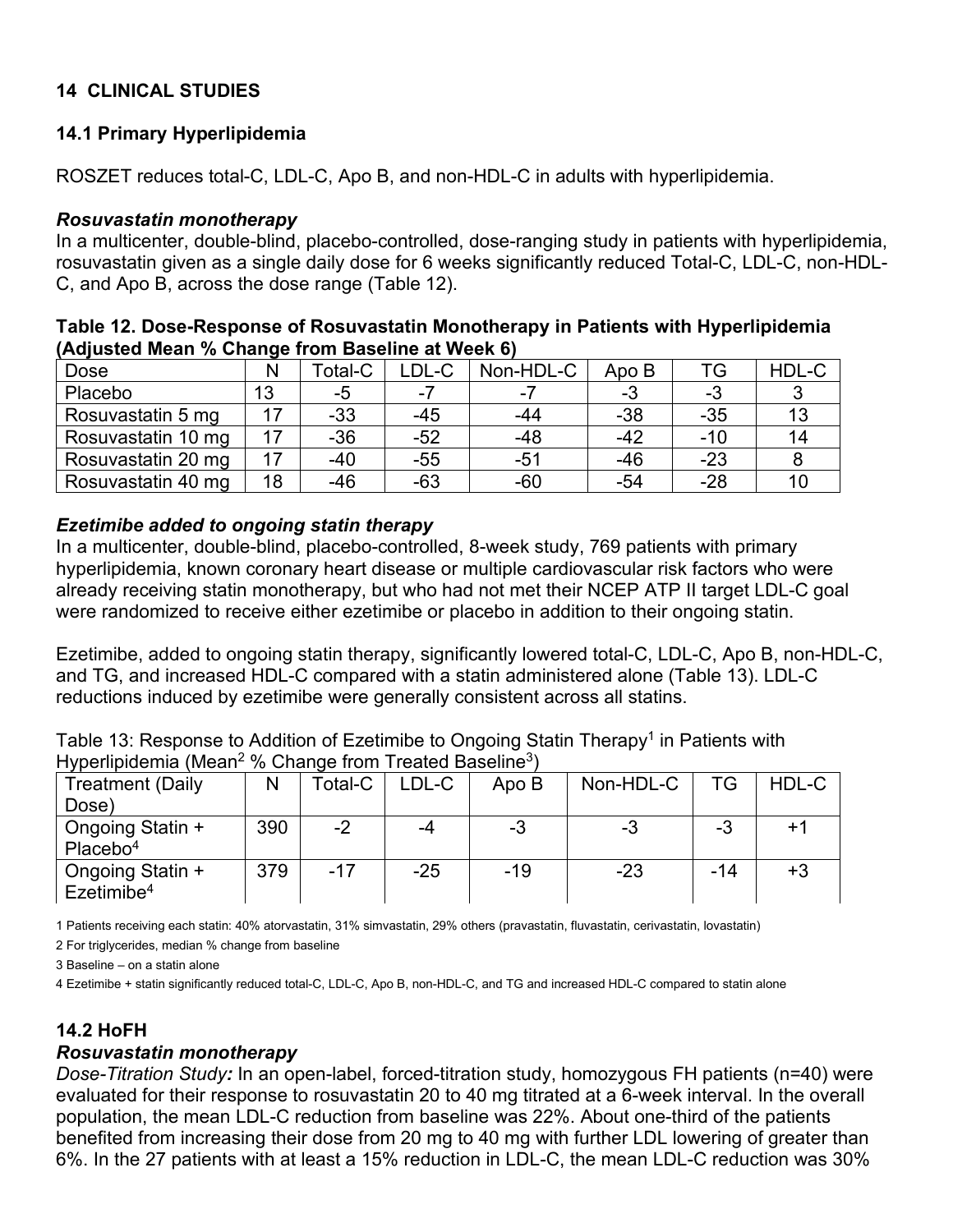(median 28% reduction). Among 13 patients with an LDL-C reduction of <15%, 3 had no change or an increase in LDL-C. Reductions in LDL-C of 15% or greater were observed in 3 of 5 patients with known receptor negative status.

## *Ezetimibe monotherapy*

A study was conducted to assess the efficacy of ezetimibe in the treatment of HoFH. This doubleblind, randomized, 12-week study enrolled 50 patients with a clinical and/or genotypic diagnosis of HoFH, with or without concomitant LDL apheresis, already receiving atorvastatin or simvastatin (40 mg). Patients were randomized to one of three treatment groups: atorvastatin or simvastatin (80 mg), ezetimibe administered with atorvastatin or simvastatin (40 mg), or ezetimibe administered with atorvastatin or simvastatin (80 mg). Due to decreased bioavailability of ezetimibe in patients concomitantly receiving cholestyramine, ezetimibe was dosed at least 4 hours before or after administration of resins. Mean baseline LDL-C was 341 mg/dL in those patients randomized to atorvastatin 80 mg or simvastatin 80 mg alone and 316 mg/dL in the group randomized to ezetimibe plus atorvastatin 40 or 80 mg or simvastatin 40 or 80 mg. Ezetimibe, administered with atorvastatin or simvastatin (40 and 80 mg statin groups, pooled), significantly reduced LDL-C (21%) compared with increasing the dose of simvastatin or atorvastatin monotherapy from 40 to 80 mg (7%). In those treated with ezetimibe plus 80 mg atorvastatin or with ezetimibe plus 80 mg simvastatin, LDL-C was reduced by 27%.

## **16 HOW SUPPLIED/STORAGE AND HANDLING**

| <b>Strength (Contents)</b> | <b>Description</b>               | <b>Container</b>     | <b>NDC</b>   |
|----------------------------|----------------------------------|----------------------|--------------|
| 5 mg/10 mg (rosuvastatin 5 | round pink biconvex tablets with | Bottle of 30 tablets | 70661-001-30 |
| mg and ezetimibe 10 mg)    | "5" embossed on one side         | and two 1 g          |              |
|                            |                                  | desiccants           |              |
| 10 mg/10 mg (rosuvastatin  | round pink biconvex tablets with | Bottle of 30 tablets | 70661-002-30 |
| 10 mg and ezetimibe 10 mg) | "AL" embossed on one side        | and two 1 g          |              |
|                            |                                  | desiccants           |              |
| 20 mg/10 mg (rosuvastatin  | round pink biconvex tablets with | Bottle of 30 tablets | 70661-003-30 |
| 20 mg and ezetimibe 10 mg) | "II" embossed on one side        | and two 1 g          |              |
|                            |                                  | desiccants           |              |
| 40 mg/10 mg (rosuvastatin  | round pink biconvex tablets with | Bottle of 30 tablets | 70661-004-30 |
| 40 mg and ezetimibe 10 mg) | "77" embossed on one side        | and two 1 g          |              |
|                            |                                  | desiccants           |              |

ROSZET Tablets are supplied as follows:

Store at controlled room temperature (USP), 20°C to 25 ºC (68°F to 77 ºF) [see USP Controlled Room Temperature]. Store in the original container to protect from light. Protect from moisture. Once the bottle has been opened, use the tablets within 30 days.

Dispense in original container to protect from moisture.

# **17 PATIENT COUNSELING INFORMATION**

Advise the patient to read the FDA-approved patient labeling (Patient Information).

## *Myopathy and Rhabdomyolysis*

Advise patients that ROSZET may cause myopathy and rhabdomyolysis. Inform patients that the risk is also increased when taking certain types of medication and they should discuss all medication, both prescription and over the counter, with their healthcare provider. Instruct patients to promptly report any unexplained muscle pain, tenderness or weakness particularly if accompanied by malaise or fever *[see Warnings and Precautions (5.1), Drug Interactions (7.1)].*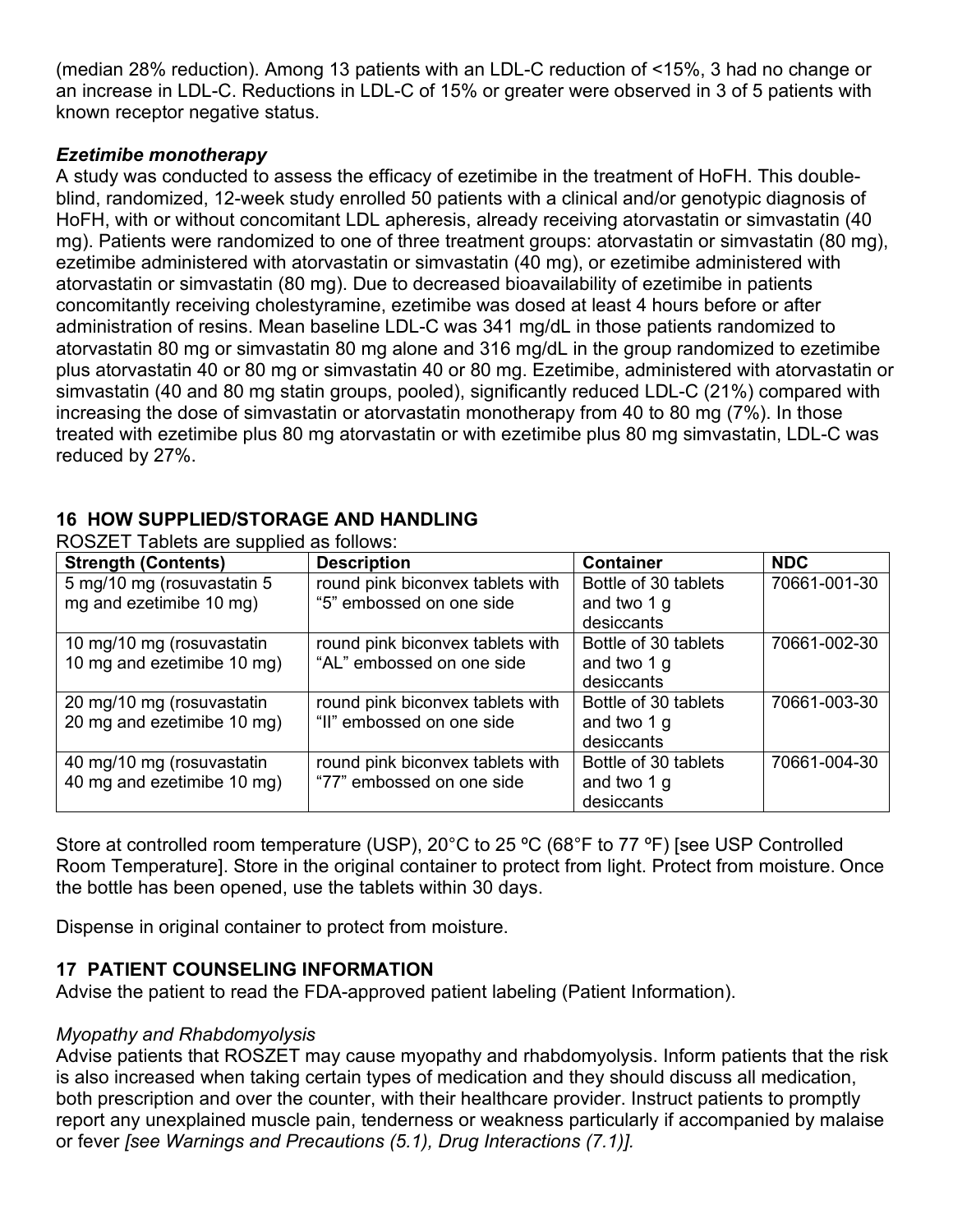#### *Hepatic Dysfunction*

Inform patients that ROSZET may cause liver enzyme elevations and possibly liver failure. Advise patients to promptly report fatigue, anorexia, right upper abdominal discomfort, dark urine or jaundice *[see Warnings and Precautions (5.3)].*

#### *Increases in HbA1c and Fasting Serum Glucose Levels*

Inform patients that increases in HbA1c and fasting serum glucose levels may occur with ROSZET. Encourage patients to optimize lifestyle measures, including regular exercise, maintaining a healthy body weight, and making healthy food choices *[see Warnings and Precautions (5.5)].*

#### *Pregnancy*

Advise pregnant patients and patients who can become pregnant of the potential risk to a fetus. Advise patients to inform their healthcare provider of a known or suspected pregnancy to discuss if ROSZET should be discontinued *[see Use in Specific Populations (8.1)].*

#### *Lactation*

Advise patients that breastfeeding is not recommended during treatment with ROSZET *[see Use in Specific Populations (8.2)].*

#### *Concomitant Use of Antacids*

When taking ROSZET with an aluminum and magnesium hydroxide combination antacid, the antacid should be taken at least 2 hours after ROSZET administration.

#### *Administration Instructions*

Advise patients to swallow tablets whole. Do not crush, dissolve, or chew tablets. If a dose is missed, advise patients not take an extra dose. Just resume the usual schedule.

#### **Manufactured by:**

Piramal Pharma Limited, Plot No. 67-70, Sector 2, Dist. Dhar, Pithampur, Madhya Pradesh 454775, India

#### **Manufactured for:**

Althera Pharmaceuticals LLC 89 Headquarters Plaza Morristown NJ 07960 USA

ROSZET is a trademark of Althera.

U.S. Patent No. 9,763,885, and 10,376,470 Ref: AL-320-000-3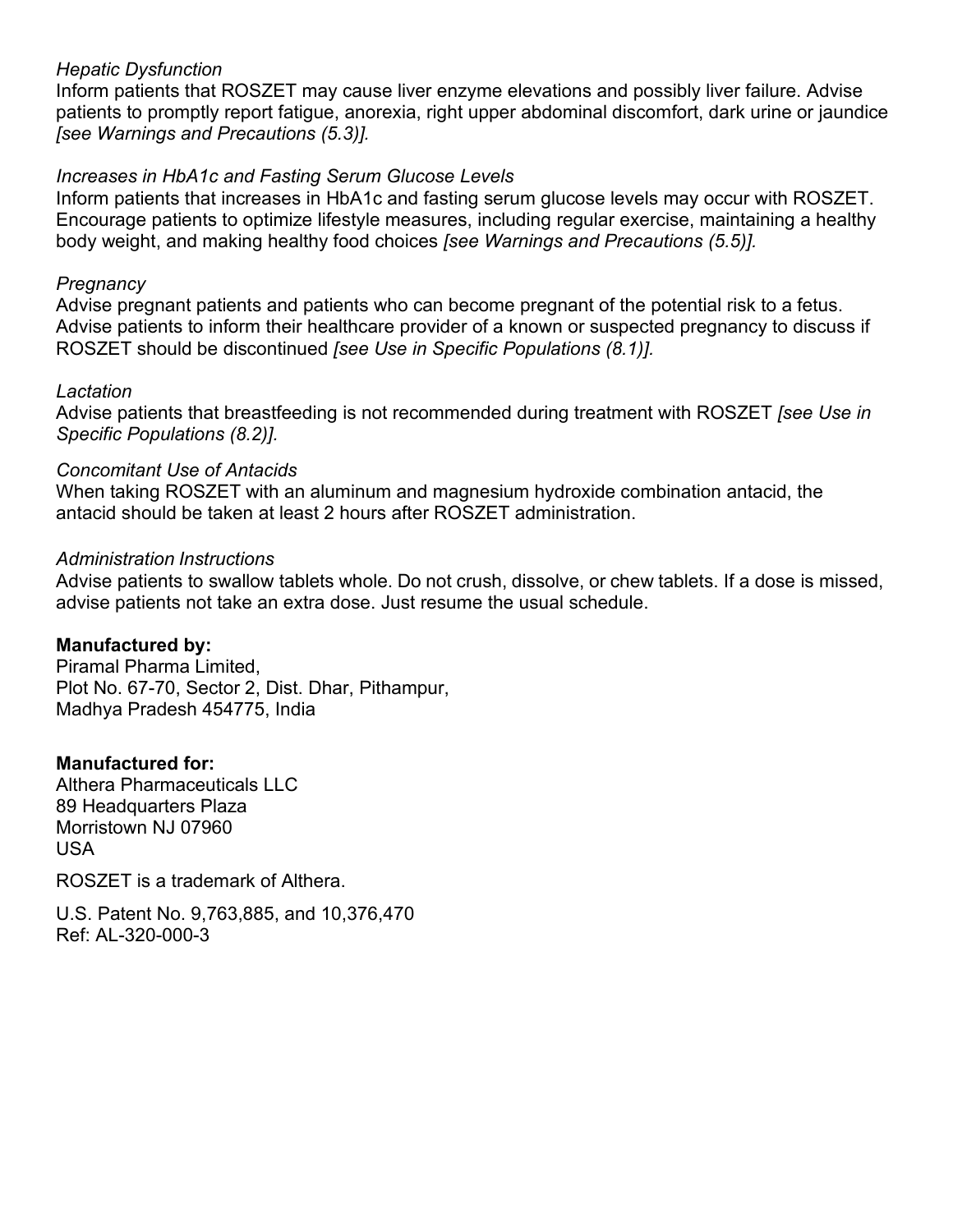#### **Patient Information** ROSZET (ROS-zett) (rosuvastatin and ezetimibe) tablets, for oral use

#### **What is ROSZET?**

ROSZET contains two medicines, rosuvastatin and ezetimibe, to lower cholesterol. ROSZET is used:

- Along with diet in adults with high blood cholesterol levels to reduce low density lipoprotein cholesterol (LDL-C) or bad cholesterol.
- Alone or together with other LDL-lowering medicines in adults with a type of high cholesterol called homozygous familial hypercholesterolemia (HoFH) to reduce LDL-C.
- It is not known if ROSZET is safe and effective in children.

#### **Do not take ROSZET if you:**

- have liver problems or repeated blood tests showing possible liver problems.
- are allergic to ezetimibe or rosuvastatin or any of the ingredients in ROSZET. See the end of this leaflet for complete list of ingredients in ROSZET.

#### **Before you take ROSZET, tell your healthcare provider about all of your medical conditions, including if you:**

- have unexplained muscle aches or weakness.
- have thyroid problems.
- have kidney problems.
- drink more than 2 glasses of alcohol daily or have had liver problems.
- have diabetes.
- are pregnant or plan to become pregnant. ROSZET may harm your unborn baby. If you become pregnant, stop taking ROSZET and call your healthcare provider right away.
- are breast feeding. ROSZET can pass into your breast milk and may harm your baby. Talk to your healthcare provider about the best way to feed your baby if you take ROSZET. Do not breastfeed while taking ROSZET.
- are 65 years of age or older.
- are of Asian descent.

**Tell your healthcare provider about all the medicines you take,** including prescription and over-the-counter medicines, vitamins, and herbal supplements. Talk to your healthcare provider before you start taking any new medicines.

Taking ROSZET with certain other medicines can increase the risk of muscle problems or other side effects. Especially tell your healthcare provider if you take medicines for:

- heartburn (such as antacids that contain aluminum and magnesium hydroxide)
- your immune system (such as cyclosporine)
- cholesterol (such as niacin or nicotinic acid, gemfibrozil, fibrates)
- infections or anti-fungals (such as itraconazole, ketoconazole, and fluconazole)
- heart failure including coumarin anticoagulants (such as warfarin)
- gout (such as colchicine)
- darolutamide (a medicine for the treatment of prostate cancer)
- regorafenib (a medicine used to treat cancer of the colon and rectum)
	- anti-viral medicines including certain HIV or hepatitis C virus drugs such as:
		- $\circ$  lopinavir, ritonavir, fosamprenavir, tipranavir, atazanavir, simeprevir
			- o combination of<br>⊾eofoshi
				- sofosbuvir/velpatasvir/voxilaprevir
				- dasabuvir/ombitasvir/paritaprevir/ritonavir
				- **elbasvir/grazoprevir**
				- sofosbuvir/velpatasvir
				- glecaprevir/pibrentasvir **and**
				- all other combinations with ledipasvir including ledipasvir/sofosbuvir

Ask your healthcare provider or pharmacist for a list of these medicines if you are not sure. Know all of the medicines you take. Keep a list of them to show your healthcare provider and pharmacist when you get new medicine.

#### **How should I take ROSZET?**

- Take ROSZET exactly as your healthcare provider tells you to take it.
- Take ROSZET 1 time each day, with or without food. It may be easier to remember to take your dose if you do it at the same time every day, such as with breakfast, dinner, or at bedtime.
- Tablets should be swallowed whole. Do not crush, dissolve, or chew tablets.
- Keep taking ROSZET unless your healthcare provider tells you to stop. If you stop taking ROSZET, your cholesterol may rise again.
- If you miss a dose, do not take an extra dose. Take the next dose at the usual time. **Do not take 2 doses of ROSZET within 12 hours of each other.**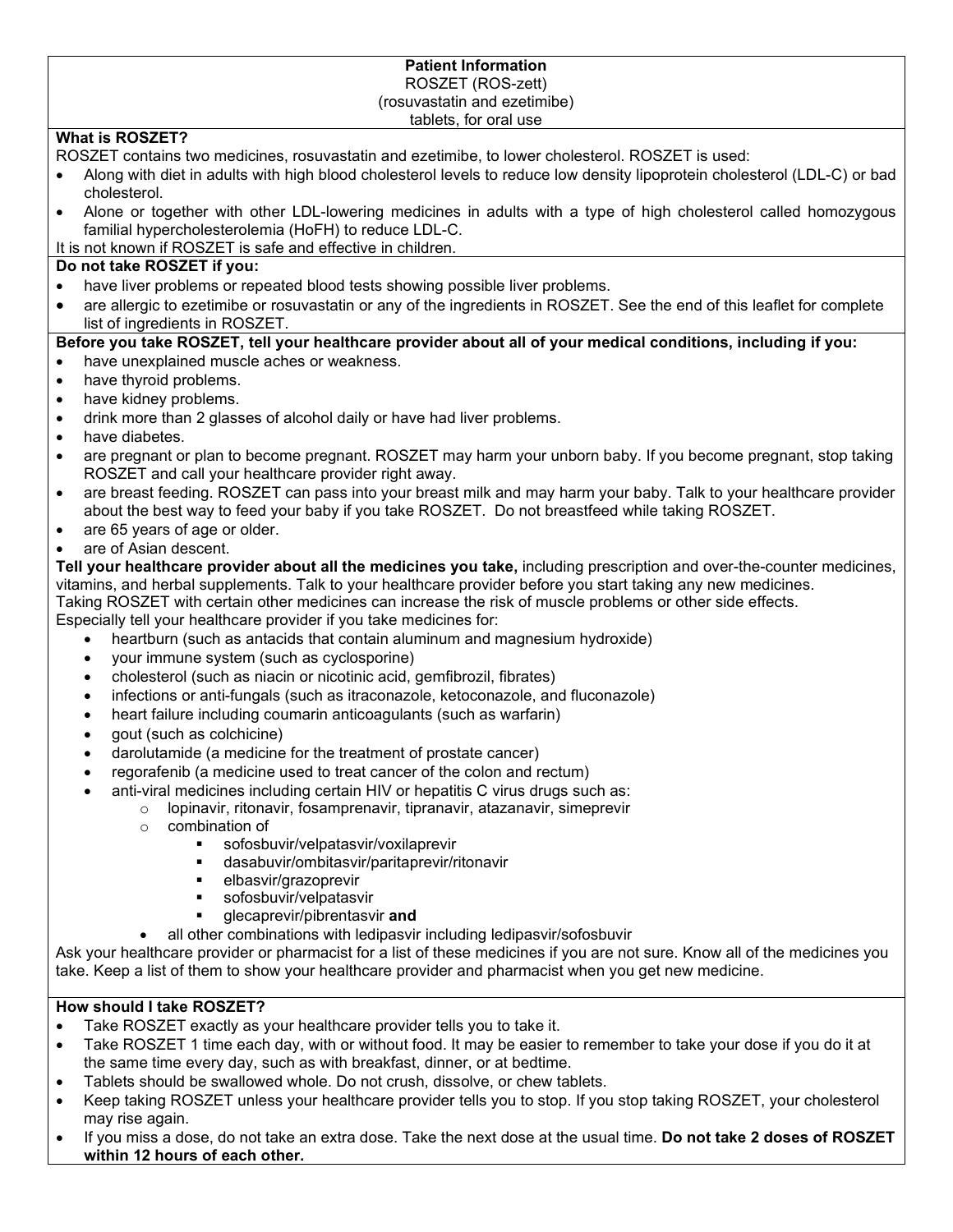|                                                                                                                        | If you take too much ROSZET, call the Poison Control Center at 1-800-222-1222 or go to the nearest hospital |                  |                                                                                                                                                                                                                                                                                                                                        |
|------------------------------------------------------------------------------------------------------------------------|-------------------------------------------------------------------------------------------------------------|------------------|----------------------------------------------------------------------------------------------------------------------------------------------------------------------------------------------------------------------------------------------------------------------------------------------------------------------------------------|
| emergency room right away.                                                                                             |                                                                                                             |                  |                                                                                                                                                                                                                                                                                                                                        |
| See your healthcare provider regularly to check your cholesterol level and to check for side effects. Your healthcare  |                                                                                                             |                  |                                                                                                                                                                                                                                                                                                                                        |
| provider may do blood tests to check your liver before you start taking ROSZET and during treatment.                   |                                                                                                             |                  |                                                                                                                                                                                                                                                                                                                                        |
| What are the possible side effects of ROSZET?                                                                          |                                                                                                             |                  |                                                                                                                                                                                                                                                                                                                                        |
| ROSZET may cause serious side effects, including:                                                                      |                                                                                                             |                  |                                                                                                                                                                                                                                                                                                                                        |
|                                                                                                                        |                                                                                                             |                  | Allergic reactions, including a severe reaction known as anaphylaxis. Tell your healthcare provider right away if                                                                                                                                                                                                                      |
| you have any of the following symptoms:                                                                                |                                                                                                             |                  |                                                                                                                                                                                                                                                                                                                                        |
| $\circ$                                                                                                                | swelling of the face, lips, tongue, and/or throat which makes it difficult to swallow or breathe            |                  |                                                                                                                                                                                                                                                                                                                                        |
| breathing problems or wheezing<br>$\circ$                                                                              |                                                                                                             |                  |                                                                                                                                                                                                                                                                                                                                        |
| feeling dizzy or fainting<br>$\circ$                                                                                   |                                                                                                             |                  |                                                                                                                                                                                                                                                                                                                                        |
| rash or hives<br>$\circ$                                                                                               |                                                                                                             |                  |                                                                                                                                                                                                                                                                                                                                        |
| itching<br>$\circ$                                                                                                     |                                                                                                             |                  |                                                                                                                                                                                                                                                                                                                                        |
|                                                                                                                        |                                                                                                             |                  | Muscle pain, tenderness and weakness (myopathy). Muscle problems, including muscle breakdown, can be<br>serious in some people and rarely causes kidney damage that can lead to death. You have a higher chance for<br>muscle problems if you are taking certain other medicines with ROSZET. Tell your healthcare provider right away |
| if:                                                                                                                    |                                                                                                             |                  |                                                                                                                                                                                                                                                                                                                                        |
| $\circ$                                                                                                                |                                                                                                             |                  | you have unexplained muscle pain, tenderness, or weakness, especially if you have a fever or feel more                                                                                                                                                                                                                                 |
| tired than usual, while you take ROSZET.                                                                               |                                                                                                             |                  |                                                                                                                                                                                                                                                                                                                                        |
| $\circ$                                                                                                                | you have muscle problems that do not go away even after your healthcare provider has advised you to stop    |                  |                                                                                                                                                                                                                                                                                                                                        |
|                                                                                                                        |                                                                                                             |                  | taking ROSZET. Your healthcare provider may do further tests to diagnose the cause of your muscle problems.                                                                                                                                                                                                                            |
| Your chances of getting muscle problems are higher if you:                                                             |                                                                                                             |                  |                                                                                                                                                                                                                                                                                                                                        |
| $\circ$                                                                                                                |                                                                                                             |                  | are taking certain other medicines while you take ROSZET (see "Especially tell your healthcare provider if                                                                                                                                                                                                                             |
| you take medicines")                                                                                                   |                                                                                                             |                  |                                                                                                                                                                                                                                                                                                                                        |
| are 65 years of age or older<br>$\circ$                                                                                |                                                                                                             |                  |                                                                                                                                                                                                                                                                                                                                        |
| are of Asian descent<br>$\circ$                                                                                        |                                                                                                             |                  |                                                                                                                                                                                                                                                                                                                                        |
| have thyroid problems (hypothyroidism) that are not controlled<br>$\circ$                                              |                                                                                                             |                  |                                                                                                                                                                                                                                                                                                                                        |
| have kidney problems<br>$\circ$                                                                                        |                                                                                                             |                  |                                                                                                                                                                                                                                                                                                                                        |
| are taking higher doses of ROSZET<br>$\circ$                                                                           |                                                                                                             |                  |                                                                                                                                                                                                                                                                                                                                        |
|                                                                                                                        |                                                                                                             |                  | Liver problems. Your healthcare provider may do blood tests to check your liver before you start taking ROSZET and                                                                                                                                                                                                                     |
|                                                                                                                        |                                                                                                             |                  |                                                                                                                                                                                                                                                                                                                                        |
| if you have symptoms of liver problems while you take ROSZET. Call your healthcare provider right away if you have     |                                                                                                             |                  |                                                                                                                                                                                                                                                                                                                                        |
| the following symptoms of liver problems:                                                                              |                                                                                                             |                  |                                                                                                                                                                                                                                                                                                                                        |
| feel tired or weak<br>$\circ$                                                                                          | $\circ$                                                                                                     | loss of appetite |                                                                                                                                                                                                                                                                                                                                        |
| upper belly pain<br>$\circ$                                                                                            | $\circ$                                                                                                     | dark urine       |                                                                                                                                                                                                                                                                                                                                        |
| yellowing of your skin or the whites of your eyes<br>$\circ$                                                           |                                                                                                             |                  |                                                                                                                                                                                                                                                                                                                                        |
| The most common side effects of ROSZET include:                                                                        |                                                                                                             |                  |                                                                                                                                                                                                                                                                                                                                        |
| headache<br>$\circ$                                                                                                    | nausea<br>$\circ$                                                                                           | $\circ$          | muscle aches and pains                                                                                                                                                                                                                                                                                                                 |
| weakness<br>$\circ$                                                                                                    | constipation<br>$\circ$                                                                                     | $\circ$          | common cold and flu                                                                                                                                                                                                                                                                                                                    |
| diarrhea<br>$\circ$                                                                                                    | joint pain<br>$\circ$                                                                                       | $\circ$          | runny nose and sore throat                                                                                                                                                                                                                                                                                                             |
| dizziness<br>$\circ$                                                                                                   | stomach pain<br>$\circ$                                                                                     | $\circ$          | tiredness                                                                                                                                                                                                                                                                                                                              |
| pain (back, hands, legs)<br>$\circ$                                                                                    |                                                                                                             |                  |                                                                                                                                                                                                                                                                                                                                        |
| Tell your healthcare provider if you have any side effect that bothers you or that does not go away.                   |                                                                                                             |                  |                                                                                                                                                                                                                                                                                                                                        |
| These are not all the possible side effects of ROSZET.                                                                 |                                                                                                             |                  |                                                                                                                                                                                                                                                                                                                                        |
| Call your doctor for medical advice about side effects. You may report side effects to FDA at 1-800-FDA-1088.          |                                                                                                             |                  |                                                                                                                                                                                                                                                                                                                                        |
| How should I store ROSZET?                                                                                             |                                                                                                             |                  |                                                                                                                                                                                                                                                                                                                                        |
| • Store ROSZET at room temperature between 68°F to 77°F (20°C to 25°C).                                                |                                                                                                             |                  |                                                                                                                                                                                                                                                                                                                                        |
| • Protect ROSZET bottle from moisture or humidity.                                                                     |                                                                                                             |                  |                                                                                                                                                                                                                                                                                                                                        |
| • Remove a tablet from bottle only when you are ready to take it.                                                      |                                                                                                             |                  |                                                                                                                                                                                                                                                                                                                                        |
| • Replace the cap on the bottle and close it tightly after removing the tablet from the bottle.                        |                                                                                                             |                  |                                                                                                                                                                                                                                                                                                                                        |
| • After opening the bottle, use the tablets within 30 days.                                                            |                                                                                                             |                  |                                                                                                                                                                                                                                                                                                                                        |
| Keep ROSZET and all medicines out of the reach of children.                                                            |                                                                                                             |                  |                                                                                                                                                                                                                                                                                                                                        |
| General information about the safe and effective use of ROSZET.                                                        |                                                                                                             |                  |                                                                                                                                                                                                                                                                                                                                        |
| Medicines are sometimes prescribed for purposes other than those listed in the Patient Information leaflet. Do not use |                                                                                                             |                  |                                                                                                                                                                                                                                                                                                                                        |
| ROSZET for a condition for which it was not prescribed. Do not give ROSZET to other people, even if they have the same |                                                                                                             |                  |                                                                                                                                                                                                                                                                                                                                        |
| symptoms that you have. It may harm them. You can ask your pharmacist or healthcare provider for information about     |                                                                                                             |                  |                                                                                                                                                                                                                                                                                                                                        |
| ROSZET that is written for health professionals.                                                                       |                                                                                                             |                  |                                                                                                                                                                                                                                                                                                                                        |
| What are the ingredients in ROSZET?                                                                                    |                                                                                                             |                  |                                                                                                                                                                                                                                                                                                                                        |
| Active ingredients: ezetimibe and rosuvastatin<br>Inactive ingredients:                                                |                                                                                                             |                  |                                                                                                                                                                                                                                                                                                                                        |

silicon dioxide, sodium stearyl fumarate, mannitol, sodium lauryl sulfate, croscarmellose sodium, povidone, ferric oxide, and magnesium stearate. In addition, the tablet film coating contains the following inactive ingredients: hypromellose,